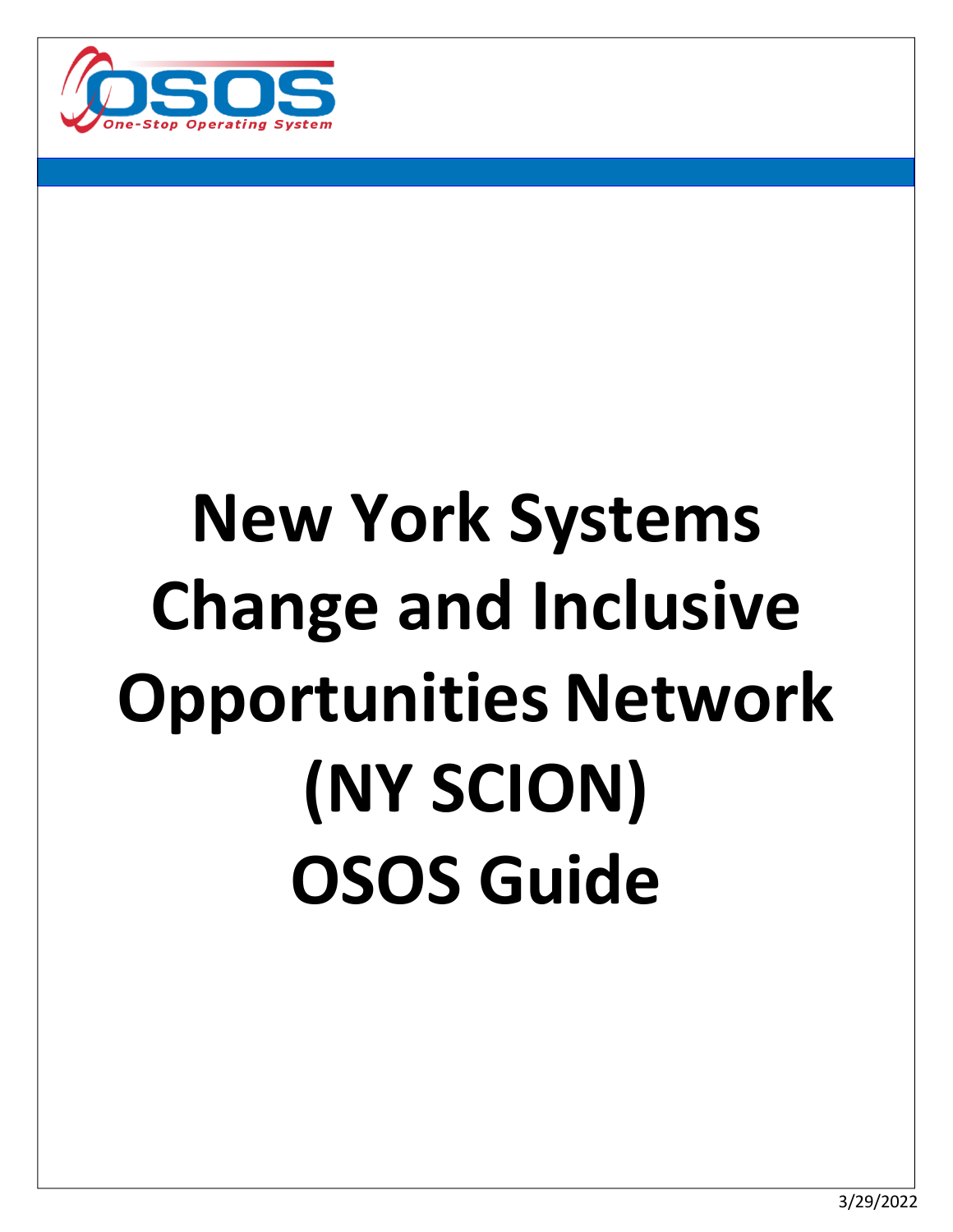

#### Table of Contents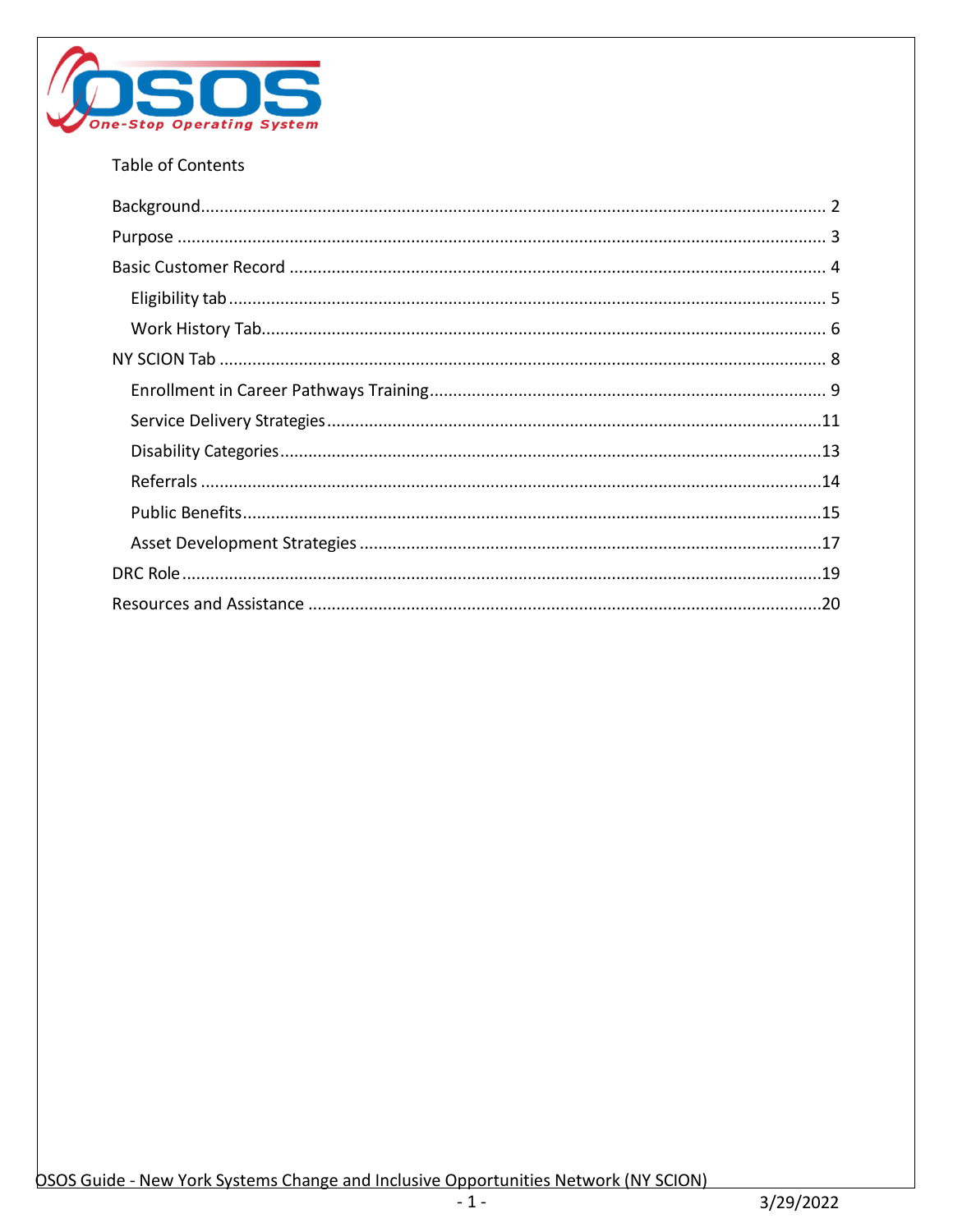

## <span id="page-2-0"></span>**BACKGROUND**

On October 21, 2021, New York State (NYS) Governor Kathy Hochul announced that the New York State Department of Labor (NYSDOL) will begin a pilot program known as the New York Systems Change and Inclusive Opportunities Network (NY SCION).

The specific goals of NY SCION are to:

- Improve employment outcomes for individuals with disabilities, ages 18 and older, using existing training, career pathways, Integrated Resource Teams [\(IRTs\)](https://disability.workforcegps.org/resources/2019/Integrated_Resource_Team_Information_and_Resources), Ticket to Work [\(TTW\)](#page-16-0), asset development, and other promising and proven interventions;
- Expand available career services provided in the NYS Career Center network to job seekers with disabilities;
- Support and expand partnerships, collaboration, service coordination, and service delivery across multiple education, workforce, disability, Career Pathways programs;
- Support evaluation, sustainability planning, and implementation strategies including partnership development, business and funder outreach, and revenue identification; and
- Increase the number of Tickets assigned and Ticket revenue generated under the Social Security Administration's Ticket to Work Program.

NY SCION funding may only be used for Disability Resource Coordinators salary, fringe, admin, support, and training.

In addition to using WIOA Titles I and III funding, local areas are encouraged to leverage other program and partner resources to the greatest extent possible to fund all supportive services and needs related payments services, education and training services, on-the-job (OJT) training services, and job search activities for participants. Any adult, 18 years or older, with a disability served in a NYS Career Center will be considered a "participant," and should be supported by WIOA Titles I (Adult, DW, Youth) and III (Wagner-Peyser) and/or other leveraged funds.

The Department believes that the successful outcomes of adults and youth with disabilities accessing the American Job Center system depends upon the leveraging of funds and resources beyond WIOA funds for education, training, and other activities.

The Workforce Innovation and Opportunity Act (WIOA) emphasizes "training that leads to industry-recognized post-secondary credentials." Under multiple rounds of Disability Employment Initiative funding, we have found the following training services to be most helpful for individuals with disabilities:

- On-the-job training
- Internships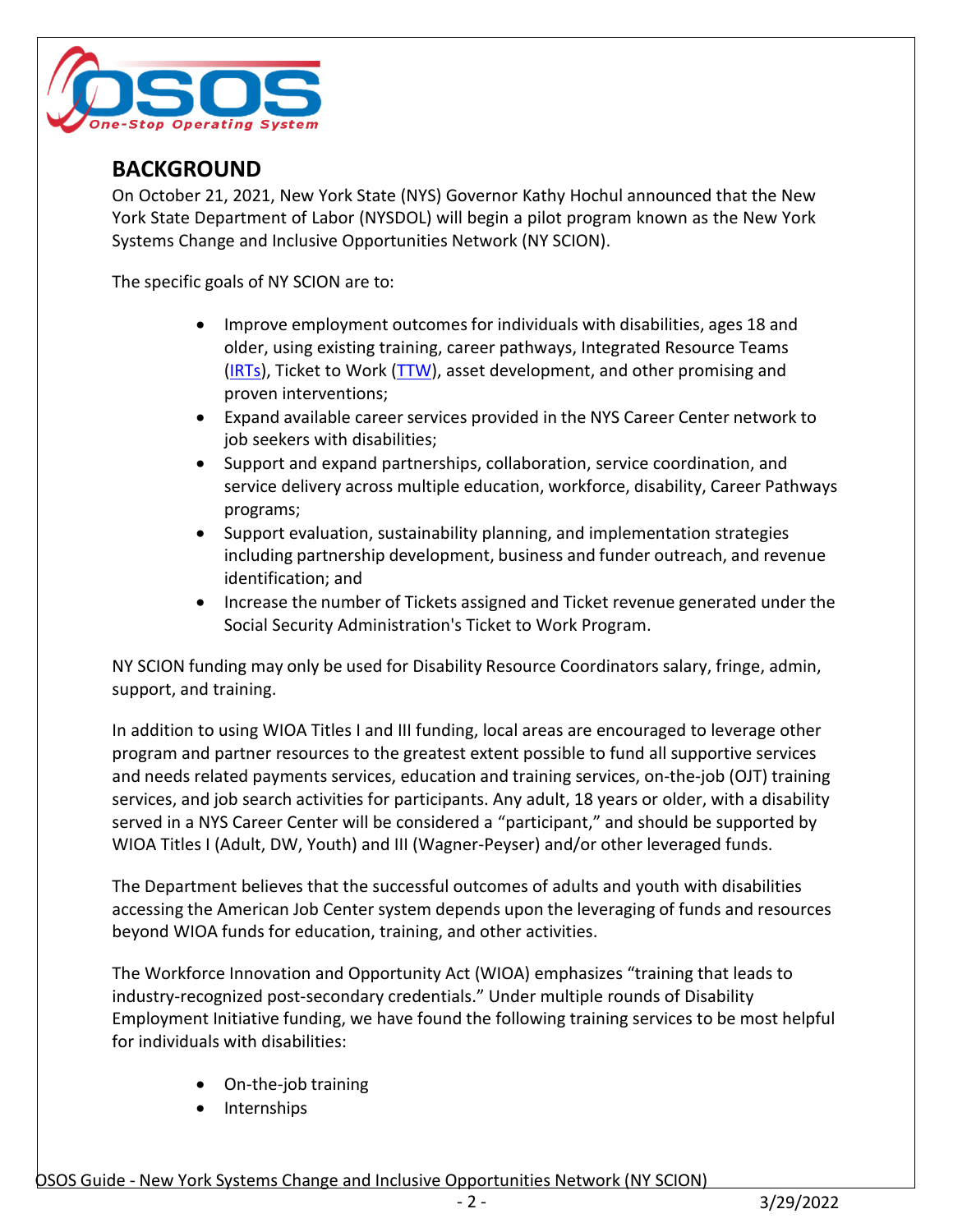

- Other work experiences, such as job shadowing
- Workplace training and cooperative education programs
- Entrepreneurial training
- Adult education and literacy activities in combination with training
- Customized training

# <span id="page-3-0"></span>**PURPOSE**

The mission of NY SCION is to improve the participation of individuals with disabilities in workforce systems and Career Pathways programs, and improve their employment outcomes via a sustainable, job-driven, inclusive model that involves businesses and workforce demand. NY SCION will fund the placement of Disability Resource Coordinators (DRCs) in every Local Workforce Development Area (LWDA) in NYS. Their role will be to improve and support employment outcomes for youth and adults with disabilities and to establish and expand partnerships leveraging resources across multiple service systems. They will train both state and partner staff in best practices to ensure consistent levels of service across the workforce system and in every career center.

The One-Stop Operating System (OSOS) is the primary case management system used for tracking all services provided to customers throughout the Workforce Development System. OSOS collects substantial information from customers, businesses, and training providers. This information is also used to prepare required State and Federal reports.

Required project reporting information for NY SCION will be captured in OSOS. This guide provides instructions on how to conduct the OSOS data entry for NY SCION.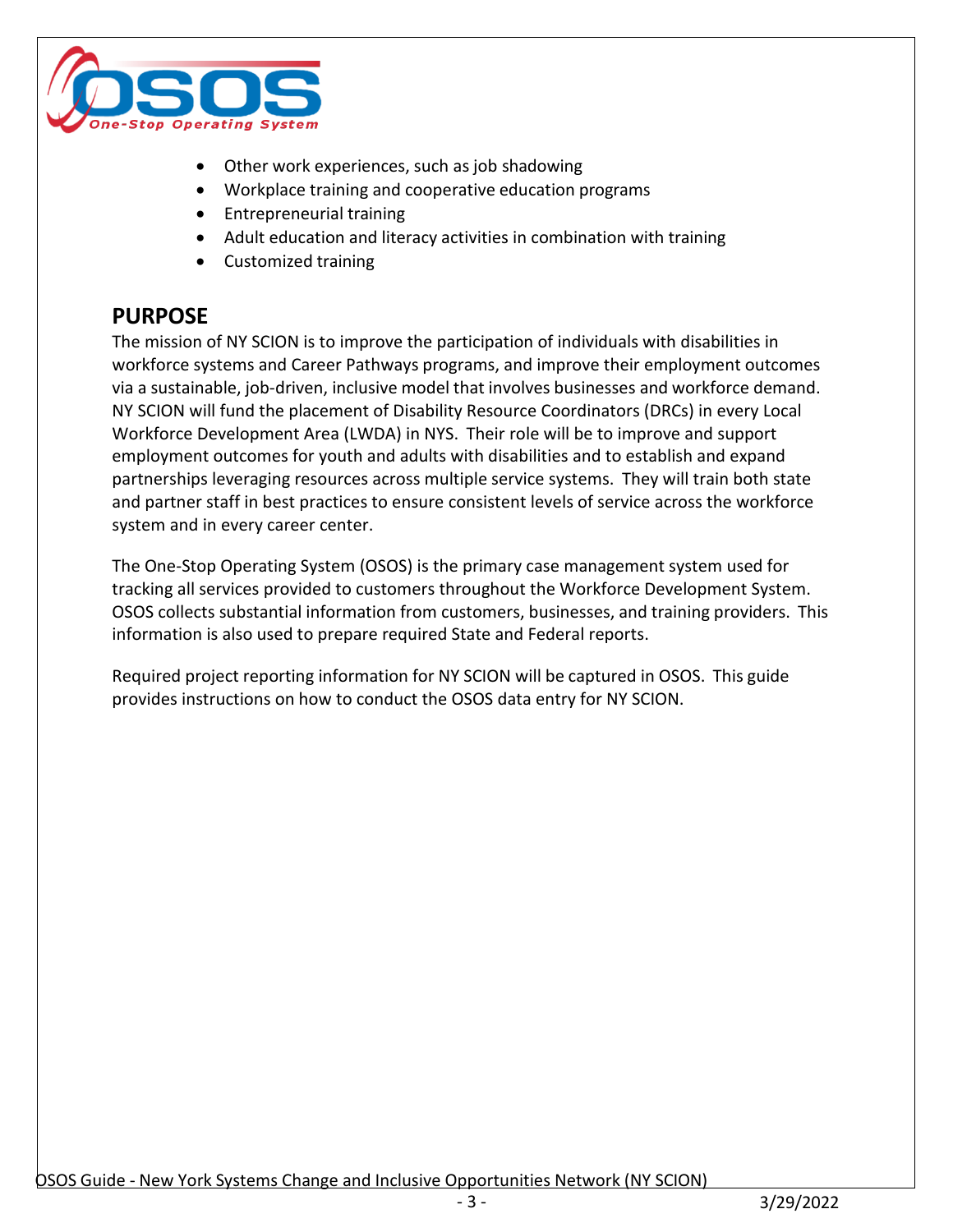

# <span id="page-4-0"></span>**BASIC CUSTOMER RECORD**

NY SCION data must be collected for any customer who discloses having a disability. Customer disclosure may come from an intake form such as the ES-100, from previously recorded information found in the customer's OSOS record or from a verbal attestation by the customer.

Most of the data elements needed for NY SCION are currently being recorded in the OSOS Customer module. A NY SCION tab has been added to collect additional information.

Creating or updating a basic customer record requires data entry in seven tabs. These tabs are located in the Customer module, Customer Detail window. They are:

- Gen. Info tab (General Information)
- Eligibility tab
- Add'l Info tab (Additional Information)
- Objective tab
- Work Hist. tab (Work History)
- Ed/Lic tab (Education/Licenses)
- Skills tab



*If you are creating a new customer record, you must complete all the required fields in these tabs before you will be able to save the record. All required fields in OSOS are indicated by a green dot in front of the field name.*

For detailed instructions on creating a basic customer record, please see the [Creating](https://dol.ny.gov/system/files/documents/2021/03/creating-a-basic-customer-record-osos-guide-12-10-2018.pdf) a Basic [Customer Record OSOS Guide.](https://dol.ny.gov/system/files/documents/2021/03/creating-a-basic-customer-record-osos-guide-12-10-2018.pdf)

Below are noteworthy points for filling out the fields located within the Customer Detail window for NY SCION.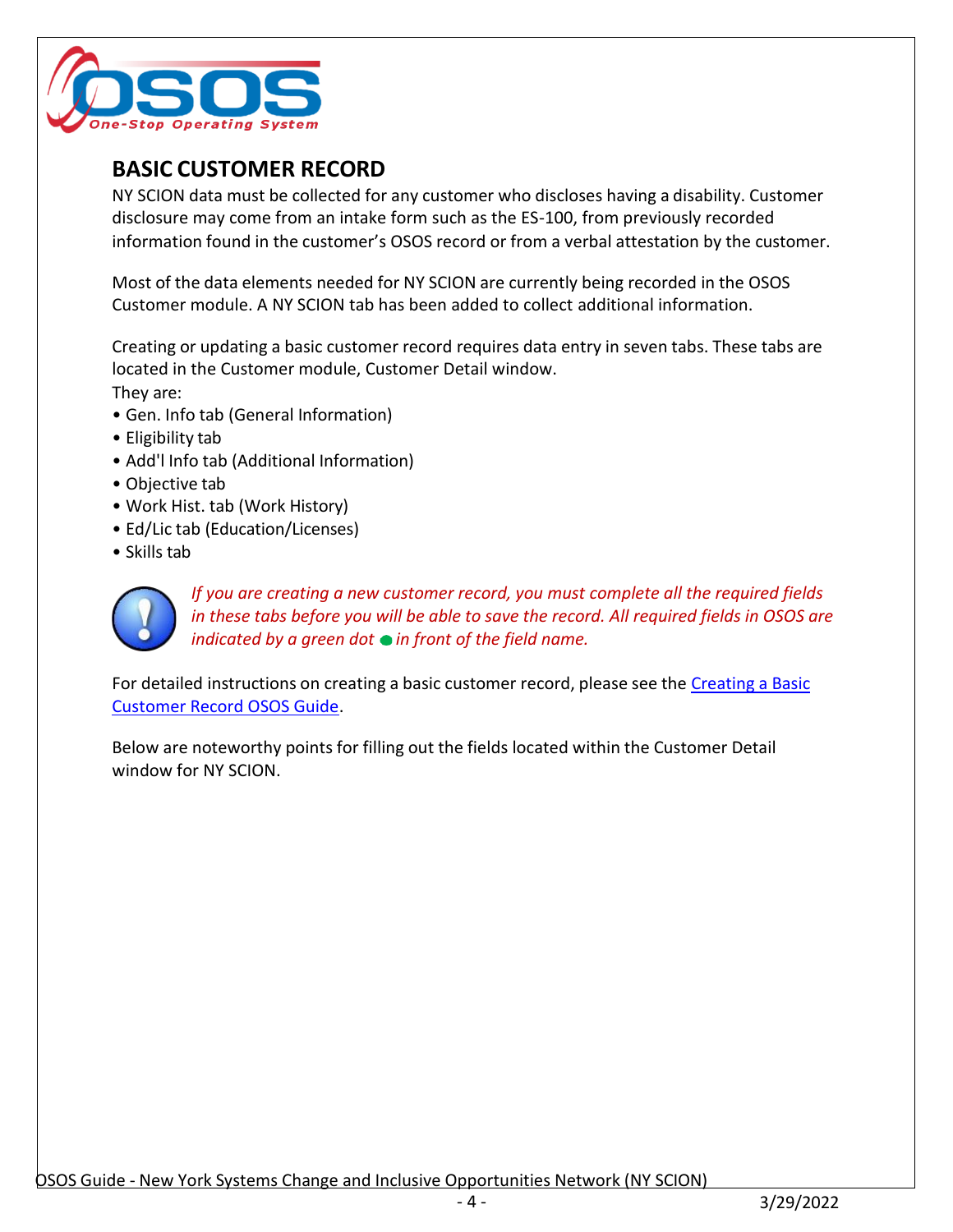

## <span id="page-5-0"></span>ELIGIBILITY TAB

Staff must ensure Disability Status is accurately entered on the Eligibility Tab.

Upon selecting Disabled from the drop-down menu, a list of Disability Categories will be displayed. Staff should select the category that is most accurate for the customer.

| <b>CUSTOMER</b><br><b>PROVIDER</b>                                                                                                                                                                                                                                                                                                                                                                                                                                                                                                                                                                                 | <b>EMPLOYER</b><br><b>HELP</b><br><b>STAFF</b>                                                                                                                                                                                                                                                                                                                                                                                                                                                                                                        |
|--------------------------------------------------------------------------------------------------------------------------------------------------------------------------------------------------------------------------------------------------------------------------------------------------------------------------------------------------------------------------------------------------------------------------------------------------------------------------------------------------------------------------------------------------------------------------------------------------------------------|-------------------------------------------------------------------------------------------------------------------------------------------------------------------------------------------------------------------------------------------------------------------------------------------------------------------------------------------------------------------------------------------------------------------------------------------------------------------------------------------------------------------------------------------------------|
| <b>Customer Search</b><br><b>Customer Detail</b><br><b>Comp Assess</b>                                                                                                                                                                                                                                                                                                                                                                                                                                                                                                                                             | <b>Links</b><br><b>JobZone</b><br><b>NextGen</b><br><b>Services</b>                                                                                                                                                                                                                                                                                                                                                                                                                                                                                   |
| SSN:<br>Cecelia, Customer                                                                                                                                                                                                                                                                                                                                                                                                                                                                                                                                                                                          | 1 of 1<br>OSOS ID: NY015304710                                                                                                                                                                                                                                                                                                                                                                                                                                                                                                                        |
| Income Info<br>Not Disdosed V<br><b>OLower Living Standard</b><br>Not Disdosed V<br>Olncome 70% LLSIL<br>$\check{ }$<br>5% Rule/Local Priority<br>Not Discloser V<br>High Poverty Area<br>Disability Info<br>$\checkmark$<br>·Disability Status Disabled<br>·Disability Category<br>$\vee$ Hearing<br>Vision<br>Mental<br>Mobility<br>Cognitive/I/DD<br>Learning<br>Chronic Health<br>Not Disclosed<br>Financial Capability - has a receipt and has received:<br><b>Benefit Planning Services</b><br>Financial Capability/Asset Development Services<br><b>Migrant Info</b><br>●Migrant/Seasonal Worker ● Yes ● No | < Gen. Info Eligibility   Add'l Info   Pgms/PA   Objective   Work Hist.   Ed/Lic   Skills   Saved Searches   Activities   Comments   Te >   >><br>Programs<br>HVRP - Homeless Veterans Reintegration Program / IVTP / HFVVWF<br><b>HVRP Grantee Svc Provider</b><br><b>HVRP Grantee Svc Provider#2</b><br>Reason<br>$\check{ }$<br>◡<br><b>HVRP Grantee Svc Provider#3</b><br>Reason<br>$\checkmark$<br><b>INAP - Indian and Native American Programs</b><br>BearTracks Software Version<br><b>Tribal Code</b><br>Lookup<br><b>Tribal Affiliation</b> |
| Start Match Services Comp Assess Activity<br>Save                                                                                                                                                                                                                                                                                                                                                                                                                                                                                                                                                                  | I.A. Referrals Correspond<br><b>IVR</b><br>Ret to Srch Comments<br>Sched<br>Resume<br>Message<br>Tag.                                                                                                                                                                                                                                                                                                                                                                                                                                                 |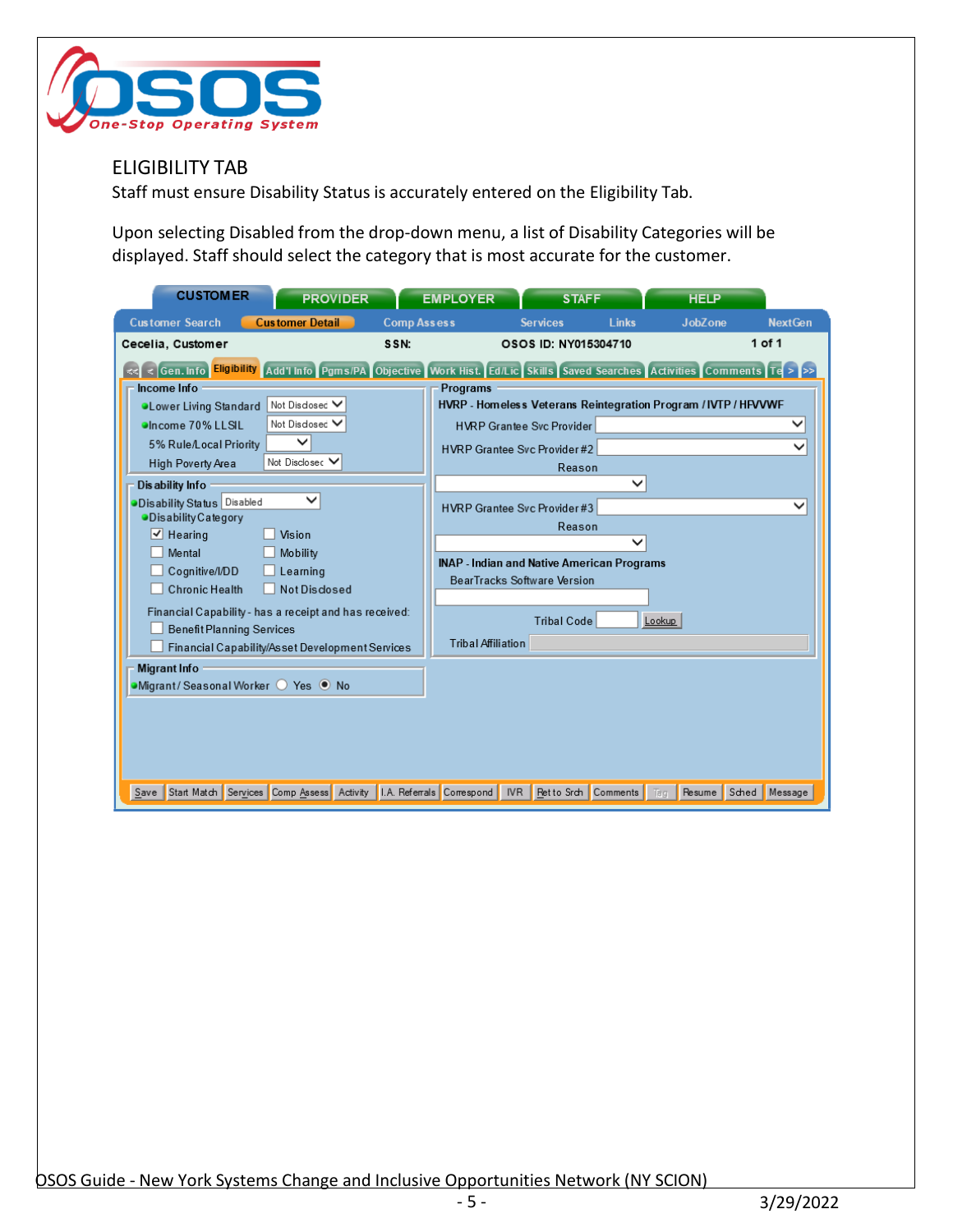

#### <span id="page-6-0"></span>WORK HISTORY TAB

NY SCION will track certain information regarding a customer's most recent employment. This information is recorded in the customer's **Work History** tab.

All required fields must be completed on this tab for each job listed. Of particular note for NY SCION are **Job Title**, **Start Date**, **Hourly Wage**, and **Hours/Week** for the most recent job the customer has held.

| <b>CUSTOMER</b>                                                                                                               | <b>PROVIDER</b><br><b>EMPLOYER</b>              | <b>STAFF</b>                                                                   |                             | <b>HELP</b>             |                  |
|-------------------------------------------------------------------------------------------------------------------------------|-------------------------------------------------|--------------------------------------------------------------------------------|-----------------------------|-------------------------|------------------|
| <b>Customer Search</b><br><b>Customer Detail</b>                                                                              | <b>Comp Assess</b>                              | <b>Services</b>                                                                | Links                       | JobZone                 | <b>NextGen</b>   |
| Cecelia, Customer                                                                                                             | SSN:                                            | OSOS ID: NY015304710                                                           |                             |                         | 1 of 1           |
| <<  <  Gen. Info Eligibility Add'I Info Pgms/PA Objective Work Hist. Ed/Lic Skills Saved Searches Activities Comments Te > >> |                                                 |                                                                                |                             |                         |                  |
| <b>O</b> Detail                                                                                                               |                                                 |                                                                                |                             |                         |                  |
| Job Title Cashiers                                                                                                            |                                                 |                                                                                | O <sup>*</sup> Net Titles   | O*Net Code   41201100   |                  |
| <b>Employer</b> ABC Grocery                                                                                                   | Include online <u>V</u> ● Start Date 01/01/2019 |                                                                                | <b>•End Date</b> 01/01/2021 |                         |                  |
| Address   123 Broad Street                                                                                                    | Supervisor                                      |                                                                                | Phone                       |                         | <b>Ext.</b>      |
|                                                                                                                               |                                                 | ·Wage \$14.00                                                                  | $\checkmark$<br>Hourly      | Hours/week 40           |                  |
| City Buffalo                                                                                                                  | <b>Reason for Leaving Lack of work</b>          |                                                                                |                             | ◡                       |                  |
| State New York                                                                                                                | Zip                                             | OJob Duties Rang up customer purchases, processing card, cash and c Job Duties |                             |                         |                  |
| Country United States                                                                                                         | $\checkmark$                                    |                                                                                |                             |                         |                  |
| Job Type Full Time                                                                                                            |                                                 |                                                                                | RR Event#                   |                         | Event            |
| <b>NACS</b>                                                                                                                   |                                                 | <b>NAICS</b> Lookup                                                            |                             | Individual w Disability |                  |
|                                                                                                                               |                                                 |                                                                                |                             |                         |                  |
|                                                                                                                               |                                                 |                                                                                |                             |                         |                  |
| Job                                                                                                                           | Company                                         |                                                                                | City                        | Start                   | End              |
| <b>Cashiers</b><br>◡                                                                                                          | <b>ABC Grocery</b>                              | <b>Buffalo</b>                                                                 |                             | 01/01/2019              | 01/01/2021       |
|                                                                                                                               |                                                 |                                                                                |                             |                         |                  |
|                                                                                                                               |                                                 |                                                                                |                             |                         |                  |
|                                                                                                                               |                                                 |                                                                                |                             |                         |                  |
|                                                                                                                               | New Job Entry                                   | Delete Selection Audit                                                         |                             |                         |                  |
| Save Start Match Services Comp Assess                                                                                         | I.A. Referrals Correspond<br>Activity           | Ret to Srch Comments<br><b>IVR</b>                                             | Tag                         | Resume                  | Sched<br>Message |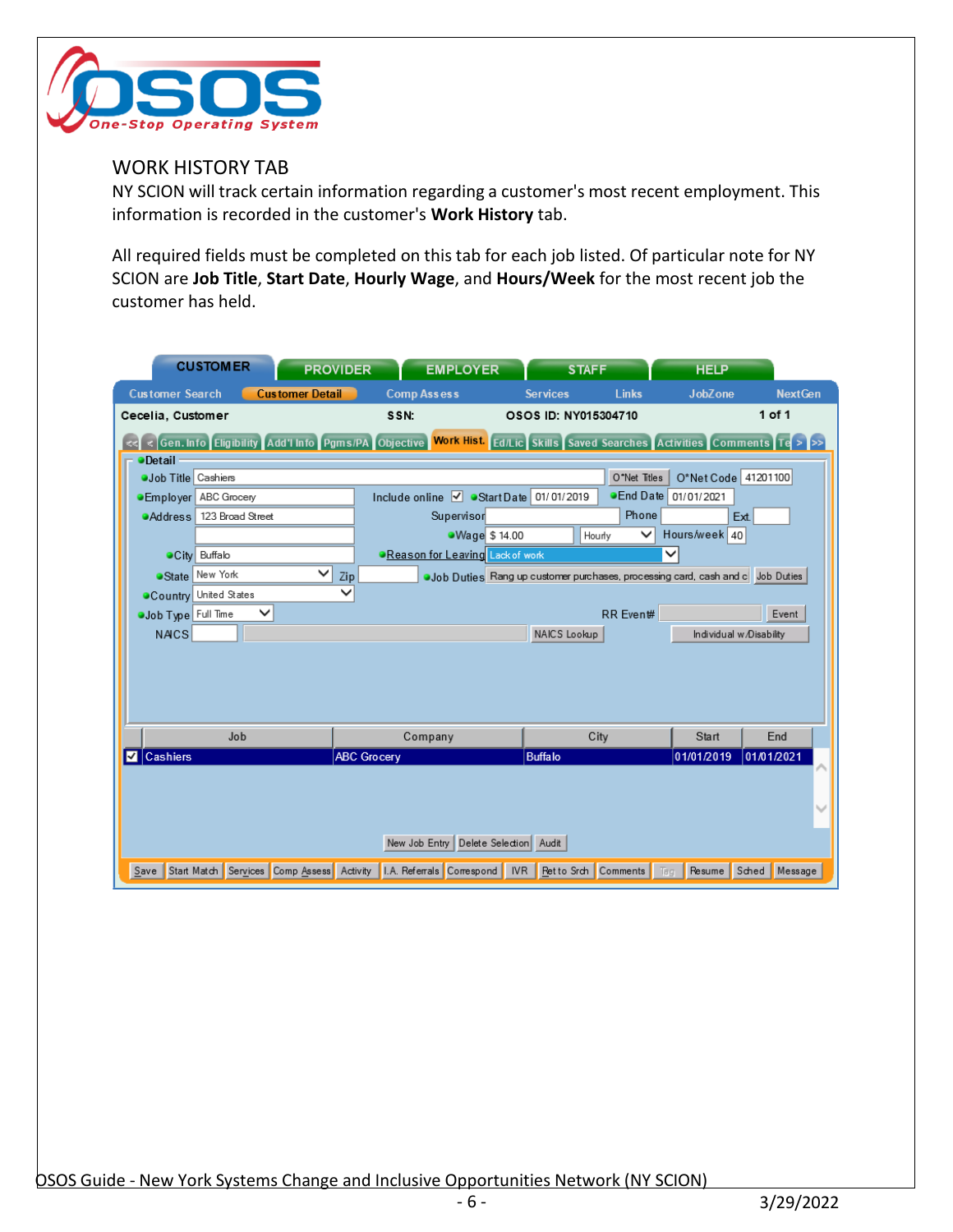

It is possible that the customer may still be working at the most current job. In this instance, nothing should be entered in the **End Date** field and the **Still employed** option should be selected in the **Reason for Leaving** field.

| <b>CUSTOMER</b>                                                                                                                                                                                                                                                         | <b>PROVIDER</b>                                                                                     | <b>EMPLOYER</b>                                                                                                                                                           | <b>STAFF</b>                                                                                                                                                                                                     |                 | <b>HELP</b> |                                                           |  |  |
|-------------------------------------------------------------------------------------------------------------------------------------------------------------------------------------------------------------------------------------------------------------------------|-----------------------------------------------------------------------------------------------------|---------------------------------------------------------------------------------------------------------------------------------------------------------------------------|------------------------------------------------------------------------------------------------------------------------------------------------------------------------------------------------------------------|-----------------|-------------|-----------------------------------------------------------|--|--|
| <b>Customer Detail</b><br><b>Customer Search</b>                                                                                                                                                                                                                        | <b>Comp Assess</b>                                                                                  |                                                                                                                                                                           | <b>Services</b>                                                                                                                                                                                                  | <b>Links</b>    | JobZone     | <b>NextGen</b>                                            |  |  |
| Cecelia, Customer<br><< < Gen. Info Eligibility Add'l Info Pgms/PA Objective<br><b>O</b> Detail<br>Job Title Cashiers<br>ABC Grocery<br>·Employer<br>123 Broad Street<br><b>Address</b><br>City Buffalo<br>$\checkmark$<br>New York<br>● State<br>Country United States | SSN:<br>Include online V OS Fired<br><b>Reason for Leaving</b> Still employed<br>Zip<br>$\check{ }$ | Category 1-DW<br><b>Work Hist.</b><br>Lack of work<br>Supervisor Medical/Health<br>Quit<br>$\bullet$ Wage<br>Retired<br>Strike<br>Job Duties Other<br><b>WTC</b> Disaster | Category 2-DW mass layoff or dosure<br>Category 3-DW self-employed<br>Category 4-DW displaced homemaker<br>Category 5-DW Dislocated due to foreign trade<br>Category 6-DW Spouse of a member of the Armed Forces |                 |             | $1$ of $1$<br>$its$ Te $>$ $\geq$<br>201100<br>Job Duties |  |  |
| Job Type Full Time<br>RR Event#<br>$\checkmark$<br>Event<br><b>NACS</b><br>NAICS Lookup<br>Individual w Disability                                                                                                                                                      |                                                                                                     |                                                                                                                                                                           |                                                                                                                                                                                                                  |                 |             |                                                           |  |  |
| Job                                                                                                                                                                                                                                                                     | Company                                                                                             |                                                                                                                                                                           | City                                                                                                                                                                                                             |                 | Start       | End                                                       |  |  |
| Cashiers<br>⊽                                                                                                                                                                                                                                                           | <b>ABC Grocery</b>                                                                                  |                                                                                                                                                                           | <b>Buffalo</b>                                                                                                                                                                                                   |                 | 01/01/2019  | 01/01/2021                                                |  |  |
|                                                                                                                                                                                                                                                                         | New Job Entry                                                                                       | Delete Selection Audit                                                                                                                                                    |                                                                                                                                                                                                                  |                 |             |                                                           |  |  |
| Start Match<br>Services<br>Comp Assess Activity<br>Save                                                                                                                                                                                                                 | I.A. Referrals Correspond                                                                           | IVR                                                                                                                                                                       | Ret to Srch                                                                                                                                                                                                      | Comments<br>Tag | Resume      | Sched<br>Message                                          |  |  |

If the customer does not have any work history, no information will need to be added on the **Work History** tab. In this case, staff must check the No Information Provided checkbox at the bottom of the screen.

| Job | Company                                                                                                                    | City | Start | End |
|-----|----------------------------------------------------------------------------------------------------------------------------|------|-------|-----|
|     |                                                                                                                            |      |       |     |
|     |                                                                                                                            |      |       |     |
|     |                                                                                                                            |      |       |     |
|     | V No Information Provided New Job Entry Delete Selection Audit                                                             |      |       |     |
|     | Save Start Match Services Comp Assess Activity I.A. Referrals Correspond IVR Ret to Srch Comments Tag Resume Sched Message |      |       |     |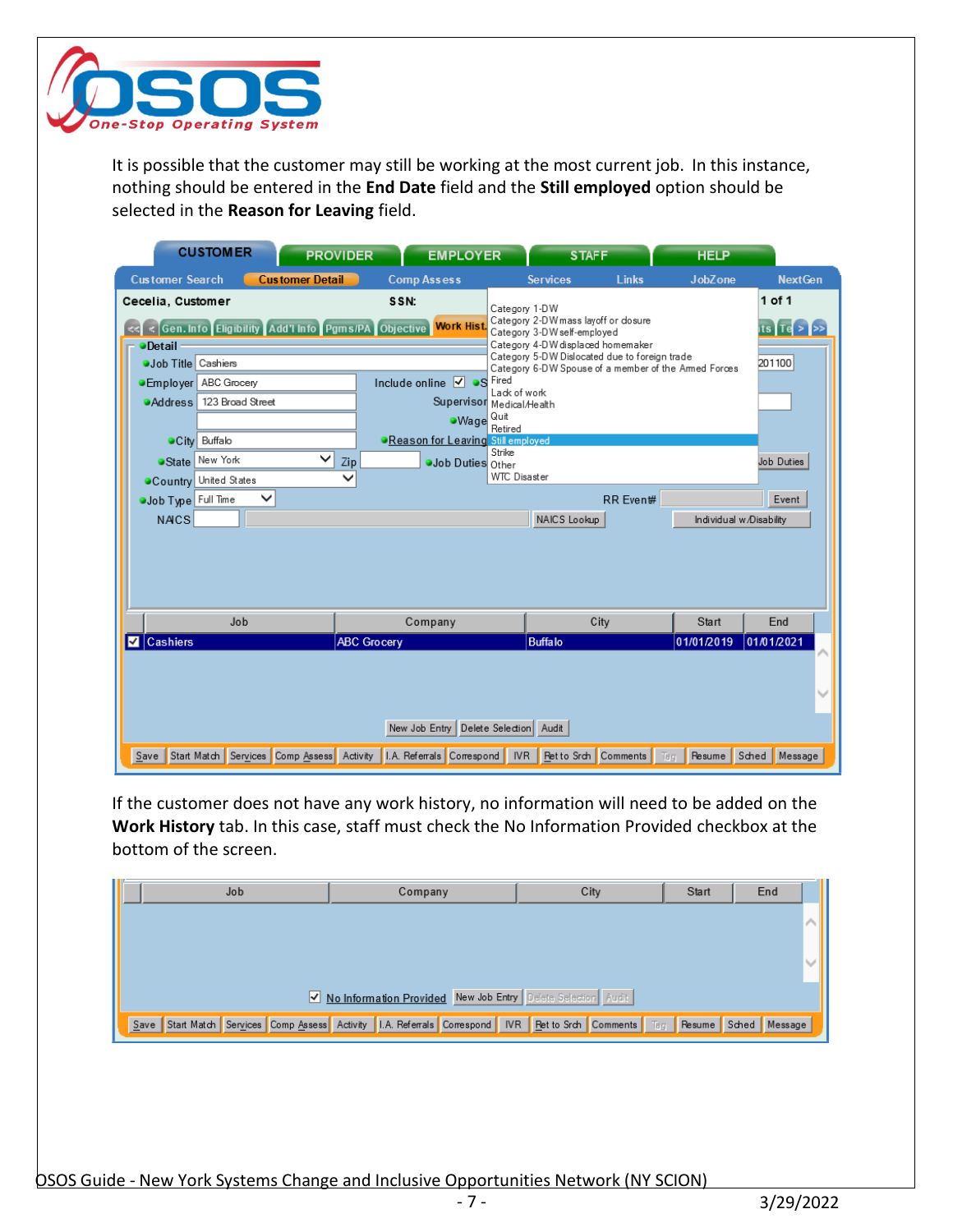

# <span id="page-8-0"></span>**NY SCION TAB**

The NY SCION tab is located in the **Customer** module, **Customer Detail** window. This tab must be used to track the additional information collected for NY SCION.

Use the arrow at the top right of the screen to scroll across to the tab.

To activate the fields on the right-hand side of the window, click the **Add** button in the lower left-hand side of the tab.

This will add a new NY SCION record and open the fields on the right-hand side of the tab for data entry.

| <b>CUSTOMER</b>                                                                                                                  | <b>PROVIDER</b>        | <b>EMPLOYER</b>                                | <b>STAFF</b>            | <b>HELP</b>                    |                  |
|----------------------------------------------------------------------------------------------------------------------------------|------------------------|------------------------------------------------|-------------------------|--------------------------------|------------------|
| <b>Customer Search</b>                                                                                                           | <b>Customer Detail</b> | <b>Comp Assess</b>                             | <b>Services</b>         | <b>Links</b><br><b>JobZone</b> | <b>NextGen</b>   |
| Cecelia, Customer                                                                                                                | SSN:                   |                                                | OSOS ID: NY015304710    |                                | 1 of 1           |
| << < > < > MOA Referrals Primary Language DOB DEI DEI Round 6 DEI Round 3 THRIVE Entergy Initiative NY SCION (NYESS Info    > >> |                        |                                                |                         |                                |                  |
| <b>NY SCION</b><br>Date                                                                                                          |                        | Date Enrolled in<br>Career Pathways<br>>       |                         |                                | ∧                |
| ⊡                                                                                                                                |                        | Career Pathways                                |                         |                                |                  |
|                                                                                                                                  |                        | Industry<br><b>Service Delivery Strategies</b> |                         |                                |                  |
|                                                                                                                                  |                        | Integrated                                     |                         |                                |                  |
|                                                                                                                                  |                        | Resource Teams                                 |                         |                                |                  |
|                                                                                                                                  |                        | Leveraged<br>Funding                           |                         |                                |                  |
|                                                                                                                                  |                        | Work-Based<br>Experience                       |                         |                                |                  |
|                                                                                                                                  |                        | Custom ized<br>Employment                      |                         |                                |                  |
|                                                                                                                                  |                        | <b>Benefits</b><br>Advisement/Work             |                         |                                |                  |
|                                                                                                                                  |                        | Incentive                                      |                         |                                |                  |
|                                                                                                                                  |                        | Individualized<br>Learning Plan                |                         |                                |                  |
|                                                                                                                                  |                        | Disability Categories                          |                         |                                |                  |
|                                                                                                                                  |                        | Attention                                      |                         |                                |                  |
|                                                                                                                                  |                        | Deficit/Hyperactivity<br><b>Disorders</b>      |                         |                                | v                |
|                                                                                                                                  |                        | Blindness/Low                                  |                         |                                |                  |
| Add<br>Delete                                                                                                                    | Print List             |                                                | Help                    | Audit<br>Print Record          |                  |
|                                                                                                                                  |                        |                                                |                         |                                |                  |
| Start Match Services Comp Assess<br>Save                                                                                         | Activity               | <b>IVR</b><br>I.A. Referrals Correspond        | Ret to Srch<br>Comments | Tag<br>Resume                  | Sched<br>Message |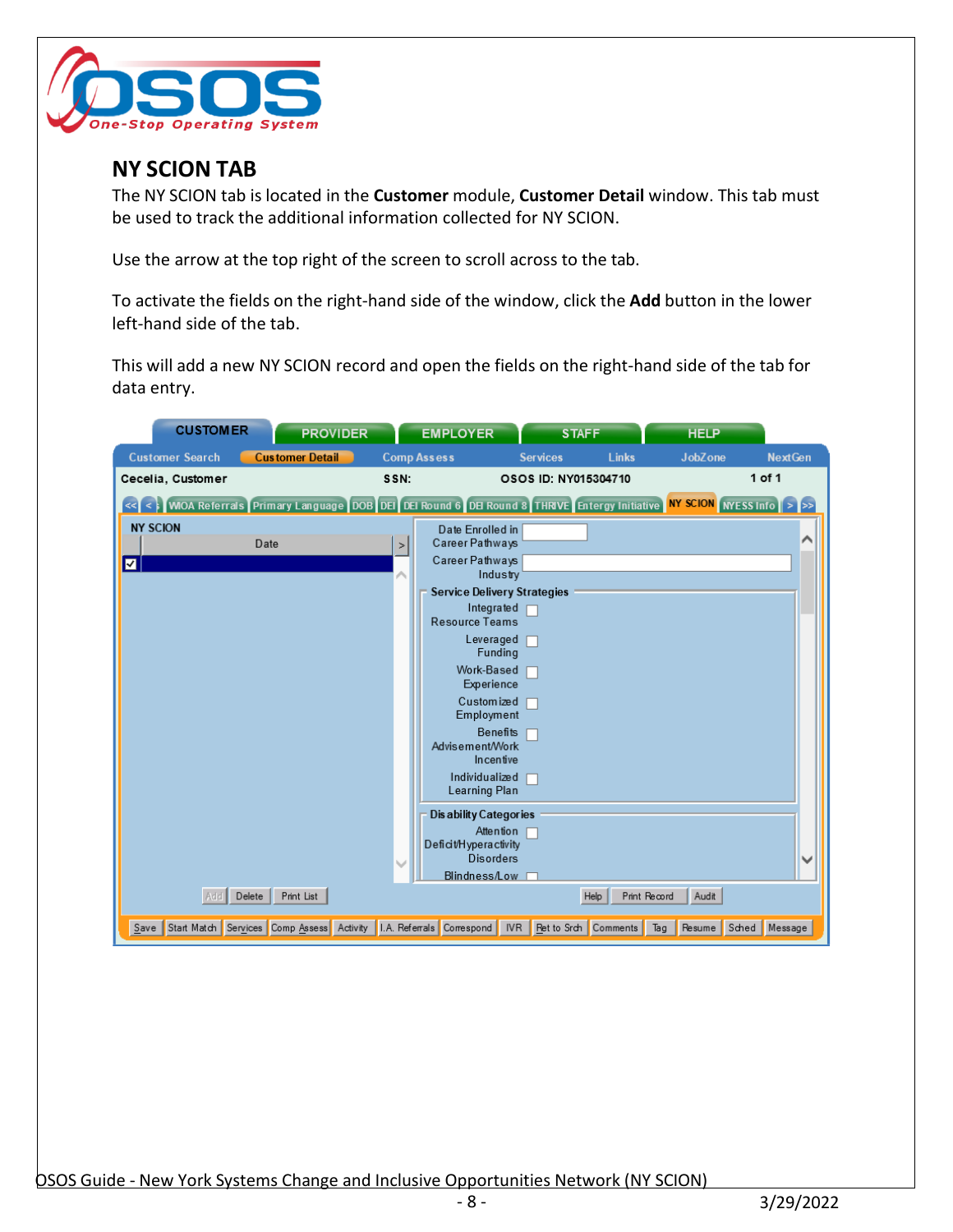

## <span id="page-9-0"></span>ENROLLMENT IN CAREER PATHWAYS TRAINING

| <b>CUSTOMER</b>                                                                                   | <b>PROVIDER</b>        |      | <b>EMPLOYER</b>                                | <b>STAFF</b>           |              | <b>HELP</b>            |                |
|---------------------------------------------------------------------------------------------------|------------------------|------|------------------------------------------------|------------------------|--------------|------------------------|----------------|
| <b>Customer Search</b>                                                                            | <b>Customer Detail</b> |      | <b>Comp Assess</b>                             | <b>Services</b>        | <b>Links</b> | <b>JobZone</b>         | <b>NextGen</b> |
| Cecelia, Customer                                                                                 |                        | SSN: |                                                | OSOS ID: NY015304710   |              |                        | 1 of 1         |
| << < < > MOA Referrals Primary Language DOB DEI DEI Round 6 DEI Round 8 THRIVE Entergy Initiative |                        |      |                                                |                        |              | NY SCION NYESS Info >  |                |
| <b>NY SCION</b>                                                                                   | Date                   | >    | Date Enrolled in 01/04/2022<br>Career Pathways |                        |              |                        | ∧              |
| 101/04/2022                                                                                       |                        |      | Career Pathways<br>Industry                    | Information Technology |              |                        |                |
|                                                                                                   |                        |      | <b>Service Delivery Strategies</b>             |                        |              |                        |                |
|                                                                                                   |                        |      | Integrated<br>Resource Teams                   |                        |              |                        |                |
|                                                                                                   |                        |      | Leveraged<br>Fundina                           |                        |              |                        |                |
|                                                                                                   |                        |      | Work-Based<br>Experience                       |                        |              |                        |                |
|                                                                                                   |                        |      | Customized<br>Employment                       |                        |              |                        |                |
|                                                                                                   |                        |      | <b>Benefits</b><br>Advisement/Work             |                        |              |                        |                |
|                                                                                                   |                        |      | Incentive                                      |                        |              |                        |                |
|                                                                                                   |                        |      | Individualized<br>Learning Plan                |                        |              |                        |                |
|                                                                                                   |                        |      | <b>Disability Categories</b>                   |                        |              |                        |                |
|                                                                                                   |                        |      | Attention<br>Deficit/Hyperactivity             |                        |              |                        |                |
|                                                                                                   |                        |      | <b>Disorders</b>                               |                        |              |                        |                |
|                                                                                                   |                        |      | Blindness/Low                                  |                        |              |                        |                |
| Add<br>Delete                                                                                     | Print List             |      |                                                | Help                   | Print Record | Audit                  |                |
| Start Match Services Comp Assess<br>Save                                                          | Activity               |      | I.A. Referrals Correspond<br><b>IVR</b>        | Ret to Srch Comments   |              | Sched<br>Tag<br>Resume | Message        |

**Career Pathways** is a combination of rigorous and high-quality secondary and postsecondary education, training, and other services offered to job seekers that align with the skills required by industries in the state or regional economy. These services are organized to meet the jobseeker's need and accelerate their educational and career advancement. It includes counseling to support education and career goals, and as appropriate, as well as education offered concurrently with workforce preparation activities for a specific occupation or occupational cluster. Career Pathways enables a customer to attain a secondary school diploma or its recognized equivalent, and at least one recognized postsecondary credential, and helps them to enter or advance within a specific occupation or occupational cluster.

WIOA Legislation defines how the workforce and education systems partner with businesses to create a training pipeline for job seekers within in-demand industries. Career Pathways prepares a job seeker to be successful in any of a full range of secondary or postsecondary education options, including apprenticeships registered under the Act of August 16, 1937.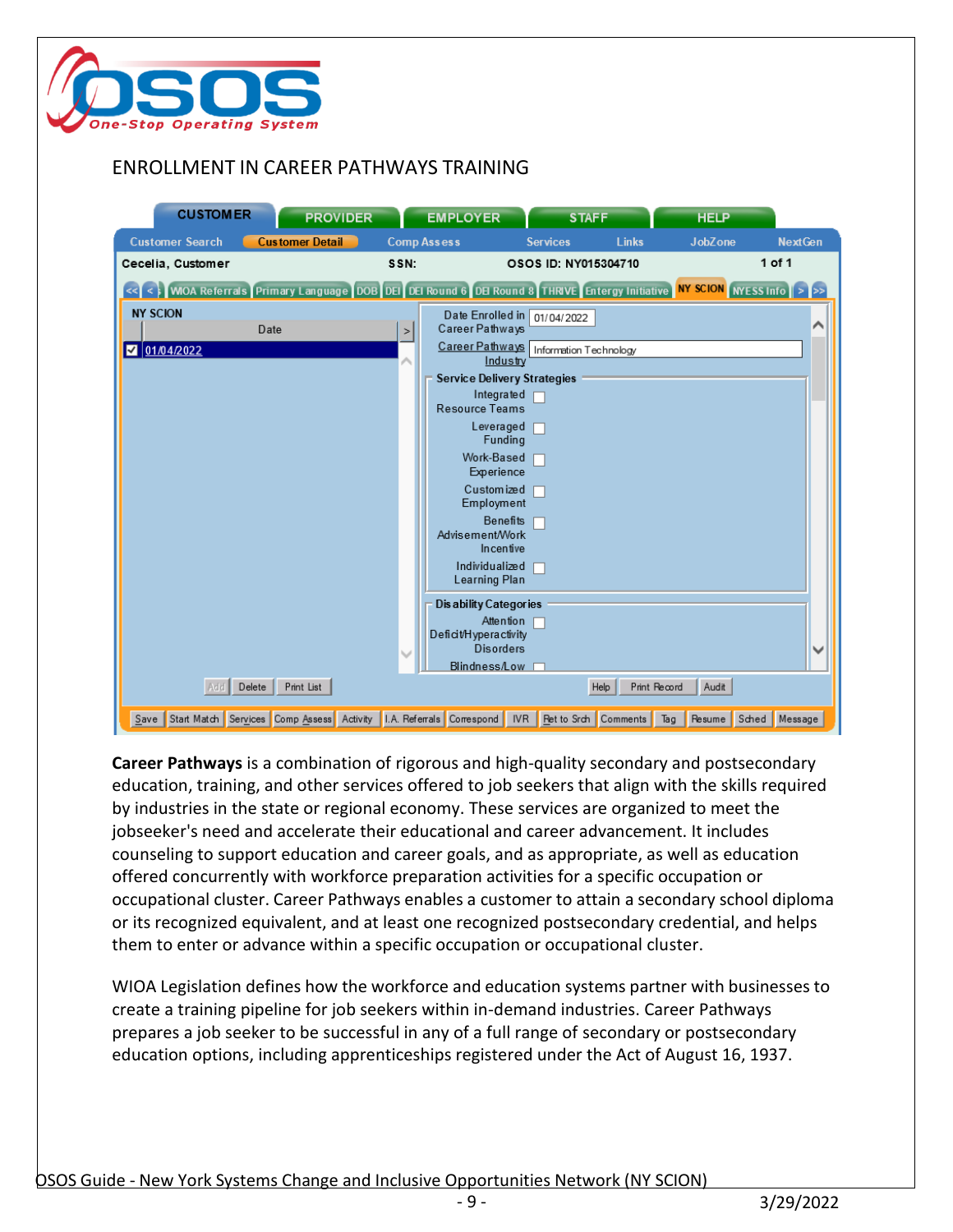

If the customer has been enrolled in Career Pathways Training, staff must enter the date of enrollment in the Date Enrolled in Career Pathways Training field. They must also enter the correlating industry in the Career Pathway Industry field.

This field should be left blank if the customer is not presently enrolled.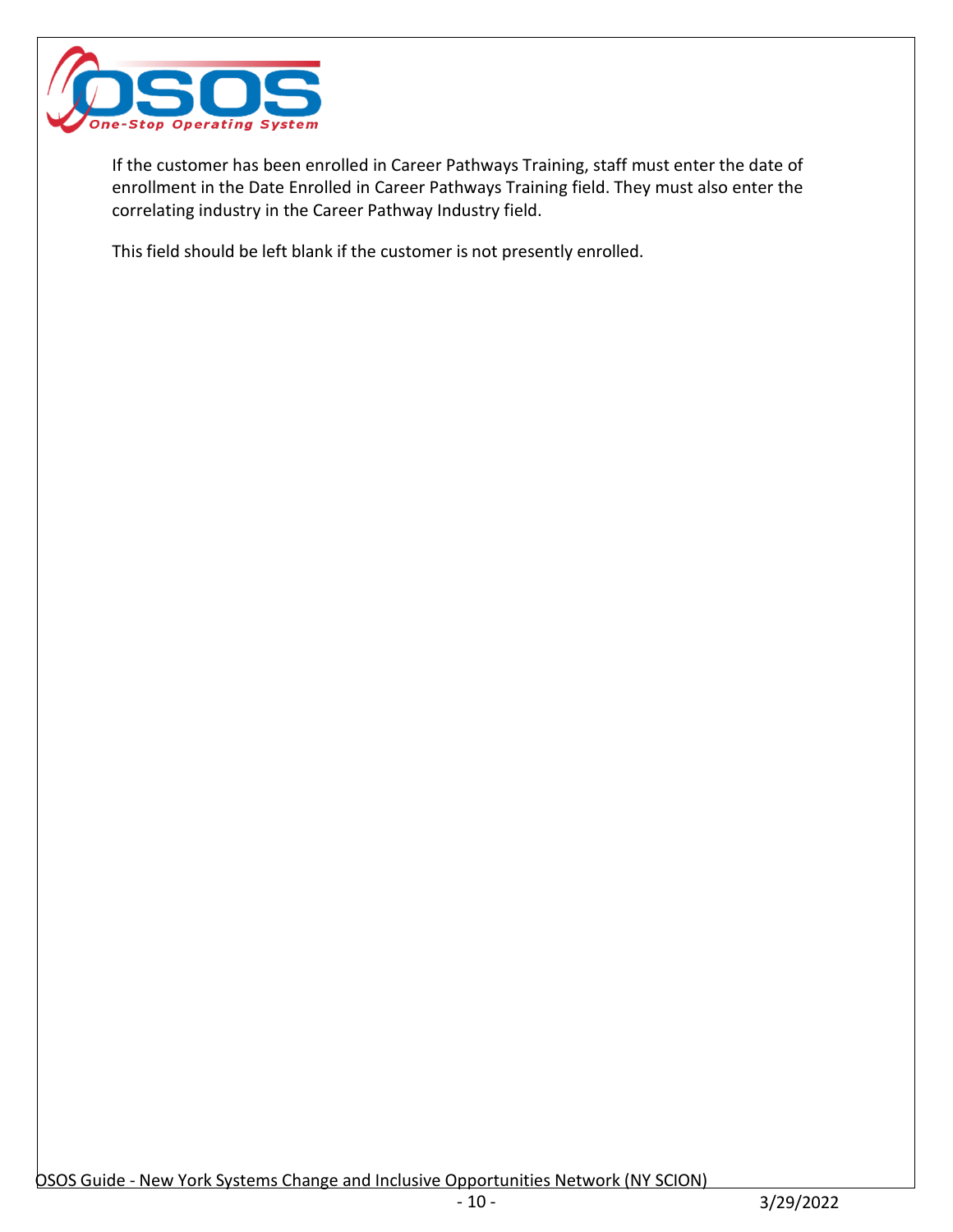

#### <span id="page-11-0"></span>SERVICE DELIVERY STRATEGIES

In the Service Delivery Strategies section, staff must click the checkboxes to indicate which strategies have been employed on behalf of the customer.

Definitions of these strategies are below.

| <b>CUSTOMER</b><br><b>PROVIDER</b>                                                        | <b>EMPLOYER</b>                       | <b>STAFF</b>                                                         |                      | <b>HELP</b>               |                |
|-------------------------------------------------------------------------------------------|---------------------------------------|----------------------------------------------------------------------|----------------------|---------------------------|----------------|
| <b>Customer Detail</b><br><b>Customer Search</b>                                          | <b>Comp Assess</b>                    | <b>Services</b>                                                      | <b>Links</b>         | JobZone                   | <b>NextGen</b> |
| Cecelia, Customer                                                                         | SSN:                                  | OSOS ID: NY015304710                                                 |                      |                           | 1 of 1         |
| WIOA Referrals Primary Language DOB DEI DEI Round 6 DEI Round 8 THRIVE Entergy Initiative |                                       |                                                                      |                      | NY SCION NYESS Info  > >> |                |
| <b>NY SCION</b><br>Date                                                                   |                                       | Date Enrolled in<br>01/04/2022<br>Career Pathways                    |                      |                           | ∧              |
| 01/04/2022<br>M                                                                           | >                                     | Career Pathways<br>Information Technology<br>Industry                |                      |                           |                |
|                                                                                           |                                       | <b>Service Delivery Strategies</b><br>Integrated V<br>Resource Teams |                      |                           |                |
|                                                                                           |                                       | Leveraged $\overline{\sqrt{ }}$<br>Funding                           |                      |                           |                |
|                                                                                           |                                       | Work-Based<br>Experience                                             |                      |                           |                |
|                                                                                           |                                       | Customized $\nabla$<br>Employment                                    |                      |                           |                |
|                                                                                           |                                       | <b>Benefits</b><br>Advisement/Work<br>Incentive                      |                      |                           |                |
|                                                                                           |                                       | Individualized<br>$\overline{\mathbf{v}}$<br>Learning Plan           |                      |                           |                |
|                                                                                           |                                       | Disability Categories<br>Attention                                   |                      |                           |                |
|                                                                                           |                                       | Deficit/Hyperactivity<br><b>Disorders</b><br>Blindness/Low           |                      |                           |                |
| Add<br>Delete<br>Print List                                                               |                                       |                                                                      | Help<br>Print Record | Audit                     |                |
| Start Match Services Comp Assess<br>Save                                                  | I.A. Referrals Correspond<br>Activity | <b>IVR</b>                                                           | Ret to Srch Comments | Sched<br>Tag<br>Resume    | Message        |

**Integrated Resource Teams** (IRT) composition vary depending on the employment needs of the jobseeker and could include representatives from the One-Stop Career Center, other government agencies, community colleges or other post-secondary institutions, nonprofit partners, and other organizations (NDI Consulting, 2011a). "An IRT brings together private and public sector representatives at the local, One-Stop community level. It improves communication and collaboration which results in enhanced coordination of services and supports for an individual jobseeker with a disability" (NDI Consulting, 2011b). The focus on the individual is paramount, and differentiates IRTs from Interagency Committees, which meet regularly to collaborate on systems-level improvements. (From Social Dynamics' Synthesis Report).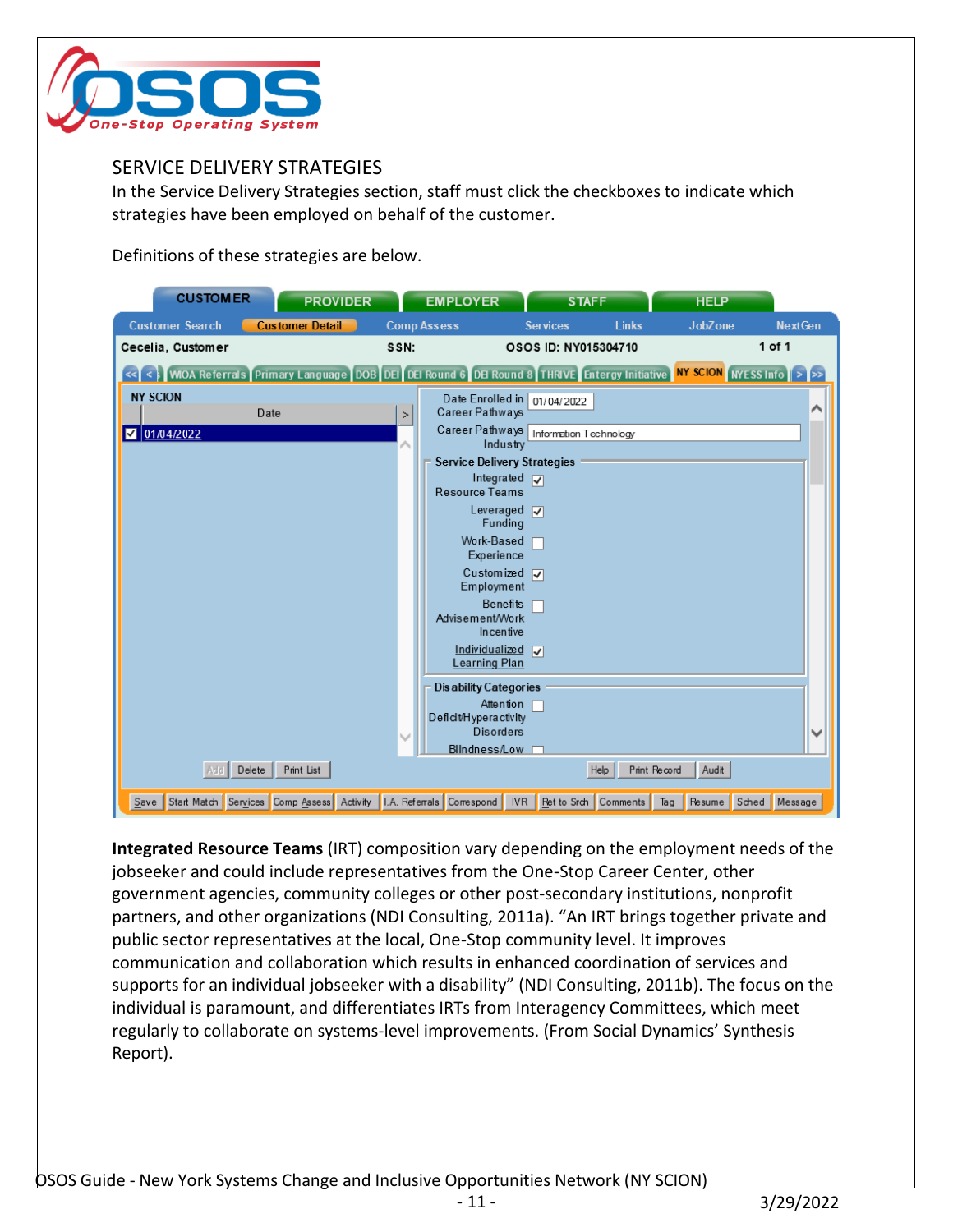

**Leveraged Funding** refers to the contribution of funds from two or more State and Federal agencies toward the jobseeker's goals in education, training, and job placement. Blended funding refers to arrangements that pool funds from multiple sources and make the fund streams indistinguishable. Braided funding pulls together resources from different sources, as well, but keeps the funding streams clearly separated. The use of funds from multiple sources is believed to provide more effective services to the jobseeker, as different funding streams can address the differing needs of jobseekers with disabilities. (SC Interim Synth Report 12-28-12)

**Work-Based Experience** is a planned, structured learning experience that takes place in a workplace and provides opportunities for career exploration and skill development. A work experience may take place in the private for-profit sector, the non-profit sector, or the public sector. WIOA identifies types of work experience for employment opportunities available, preapprenticeship and apprenticeship programs, internships, and job shadowing. Work-based experiences, apprenticeships, and internships should ideally take place in demand industries such as health care, advanced manufacturing, information technology, hospitality, finance, and agriculture.

**Customized Employment** uses a flexible and individualized process for matching employer job descriptions to jobseekers, one jobseeker and one employer at a time. In the first type of job customization, some job tasks of incumbent workers are reassigned to create a new job description. A job is carved when there is a modification in the job description, reducing the number of responsibilities from an existing job description. And in job sharing, two or more workers share the responsibilities of one job based on each worker's strengths (ODEP, n.d.a).

**Benefits Advisement/Work Incentive Counseling** refers to the person-centered analysis of the effect that work and other life situation changes have on public and private programs, including income support programs. Benefits planning helps people with disabilities steer through the complicated maze of public and private benefits programs while minimizing disincentives and barriers that exist for them to prepare for, obtain, advance in, retain, leave, and regain employment.

**Individualized Learning Plan** (ILP) is both a document and a process that students use – with support from school counselors, teachers, and parents – to define their career goals and postsecondary plans in order to inform the student's decisions about their courses and activities throughout high school. Many states have adopted policies that require all middle and/or high school students to develop and maintain an individualized learning plan in order to make schools more personalized and improve student outcomes. For more information on ILPs, visit: [http://www.ncwd-youth.info.](http://www.ncwd-youth.info/publications/promoting-quality-individualized-learning-plans-throughout-the-lifespan-a-revised-and-updated-ilp-how-to-guide-2-0/)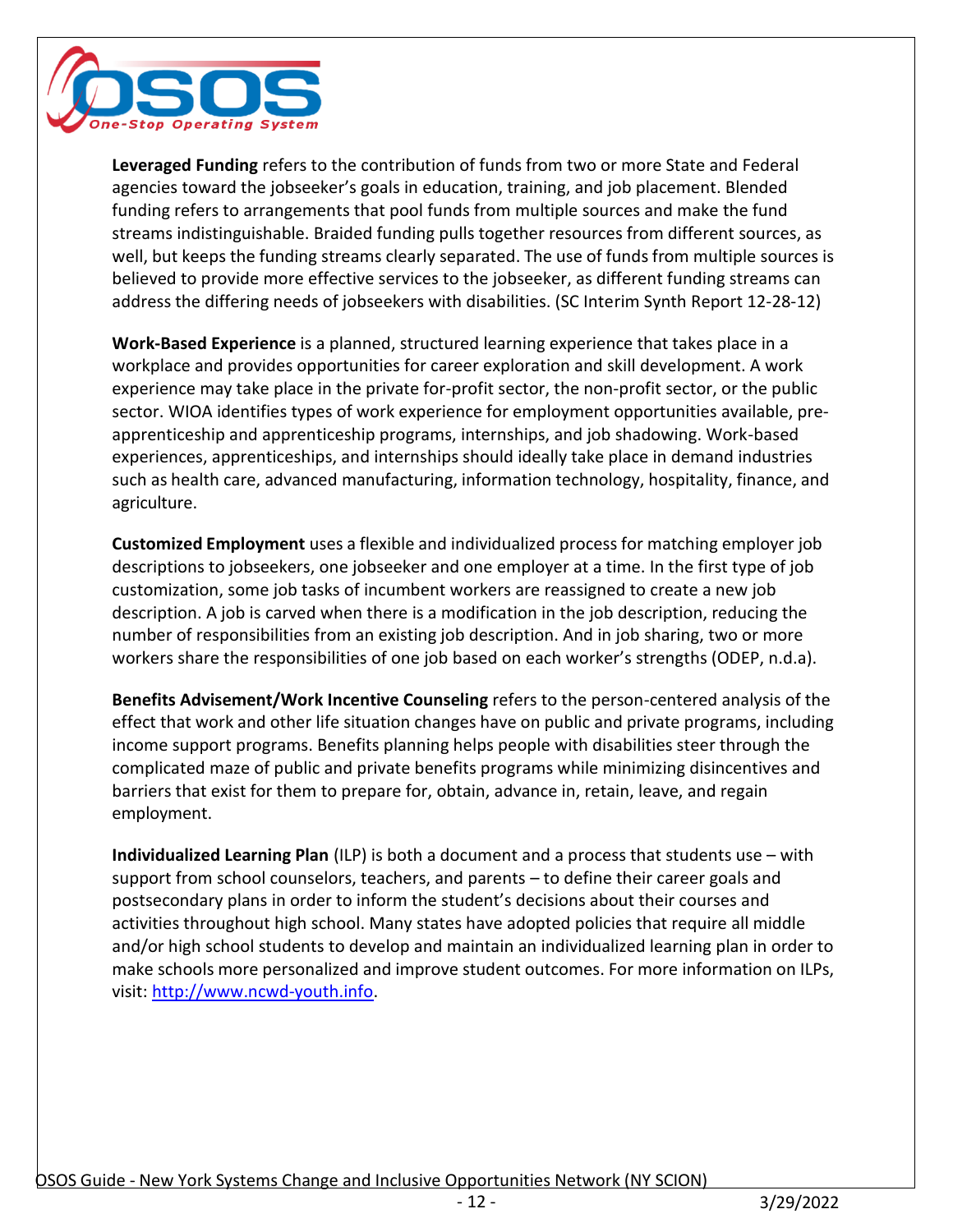

## <span id="page-13-0"></span>DISABILITY CATEGORIES

In the Disability section, staff must click the checkboxes to indicate which disability or disabilities the customer has disclosed.

| <b>CUSTOMER</b>                                                                                                        | <b>PROVIDER</b>                                                     |        | <b>EMPLOYER</b>                           |                      | <b>STAFF</b>                | <b>HELP</b> |                  |
|------------------------------------------------------------------------------------------------------------------------|---------------------------------------------------------------------|--------|-------------------------------------------|----------------------|-----------------------------|-------------|------------------|
| <b>Customer Search</b>                                                                                                 | <b>Customer Detail</b>                                              |        | <b>Comp Assess</b>                        | <b>Services</b>      | Links                       | JobZone     | <b>NextGen</b>   |
| Cecelia, Customer                                                                                                      |                                                                     | SSN:   |                                           | OSOS ID: NY015304710 |                             |             | $1$ of $1$       |
| <>   WOA Referrals Primary Language DOB DEI DEI Round 6 DEI Round 8 THRIVE Entergy Initiative NY SCION NYESS Info > >> |                                                                     |        |                                           |                      |                             |             |                  |
| <b>NY SCION</b>                                                                                                        |                                                                     |        | <b>Disability Categories</b>              |                      |                             |             |                  |
|                                                                                                                        | Date                                                                | $\geq$ | Attention                                 |                      |                             |             | ∧                |
| 01/04/2022<br>M                                                                                                        |                                                                     | Λ      | Deficit/Hyperactivity<br><b>Disorders</b> |                      |                             |             |                  |
|                                                                                                                        |                                                                     |        | Blindness/Low<br>Vision                   |                      |                             |             |                  |
|                                                                                                                        |                                                                     |        | <b>Traumatic Brain</b><br>Injury          |                      |                             |             |                  |
|                                                                                                                        |                                                                     |        | Deaf/Hard of $\sqrt{}$<br>Hearing         |                      |                             |             |                  |
|                                                                                                                        |                                                                     |        | Learning<br><b>Disabilities</b>           |                      |                             |             |                  |
|                                                                                                                        |                                                                     |        | Medical<br><b>Disabilities</b>            |                      |                             |             |                  |
|                                                                                                                        |                                                                     |        | Physical<br><b>Disabilities</b>           |                      |                             |             |                  |
|                                                                                                                        |                                                                     |        | Mental Health<br><b>Disabilities</b>      |                      |                             |             |                  |
|                                                                                                                        |                                                                     |        | Speech/Language<br><b>Disabilities</b>    |                      |                             |             |                  |
|                                                                                                                        |                                                                     |        | Developmental<br><b>Disabilities</b>      |                      |                             |             |                  |
|                                                                                                                        |                                                                     |        | Intellectual                              |                      |                             |             |                  |
| Add<br>Delete                                                                                                          | Print List                                                          |        |                                           |                      | Help<br><b>Print Record</b> | Audit       |                  |
| $S$ ave                                                                                                                | Start Match Services Comp Assess Activity 1.A. Referrals Correspond |        | <b>IVR</b>                                |                      | Ret to Srch Comments<br>Tag | Resume      | Sched<br>Message |

If the customer has a disclosed a disability not covered by the available selection, staff should use the Other Disabilities field to indicate the disability.

|                             | Developmental<br><b>Disabilities</b><br>Intellectual $\Box$<br><b>Disabilities</b><br>Autism Spectrum [<br><b>Disorders</b><br>$\checkmark$<br>Other Disabilities |  |
|-----------------------------|-------------------------------------------------------------------------------------------------------------------------------------------------------------------|--|
| Print List<br>Delete<br>Add | Audit<br>Help<br>Print Record                                                                                                                                     |  |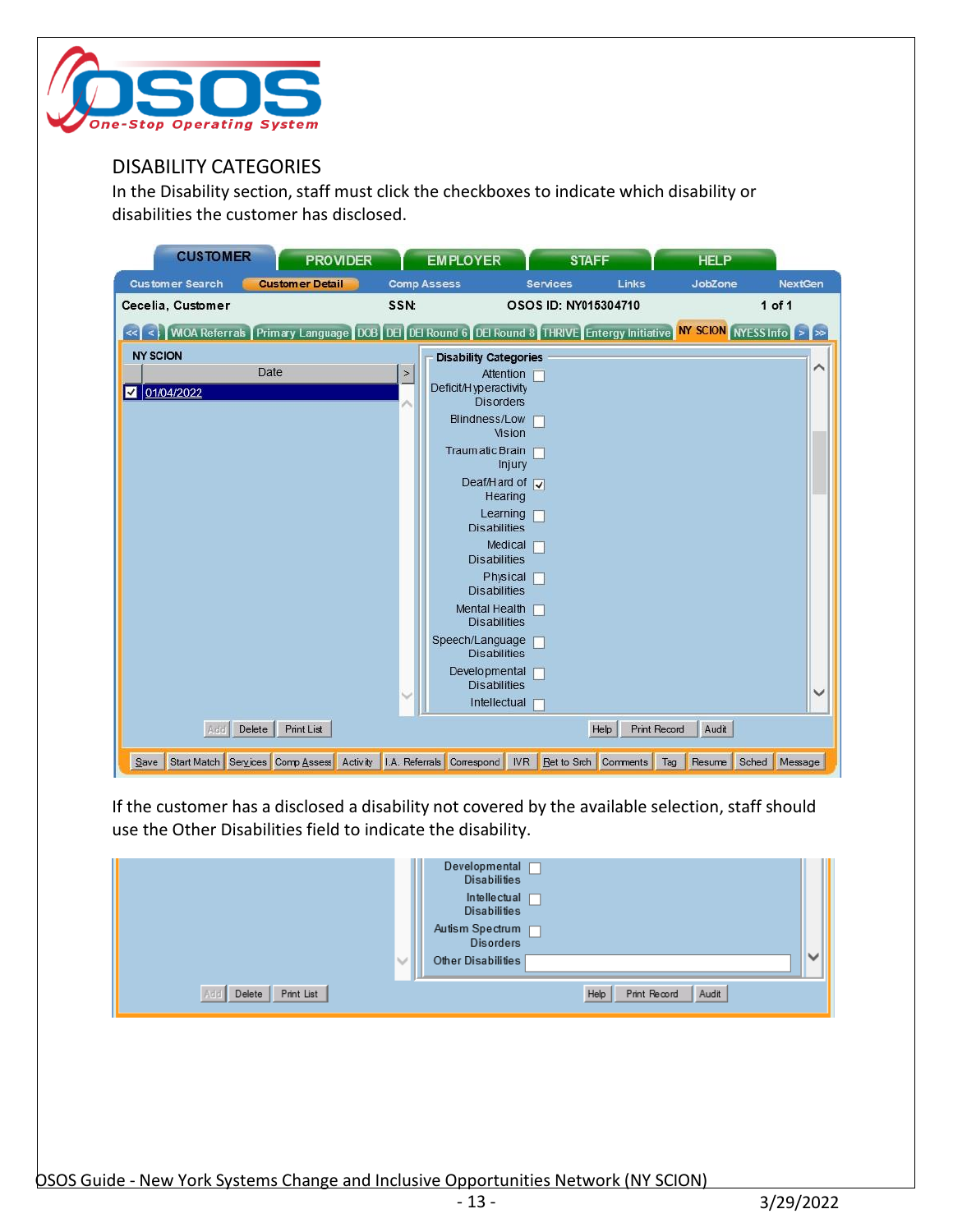

#### <span id="page-14-0"></span>REFERRALS

The Referrals section of the tab is used to track customers referred to our services by our partners, as well as customers that our staff refer to partner services.

If a customer has been referred from another agency, staff must select the corresponding checkbox in the **Referred From** section.

If a customer is being referred to another agency, staff must select the corresponding checkbox in the **Referred To** section.

The options provided are:

- New York State (NYS) Adult Career and Continuing Education Services-Vocational Rehabilitation (ACCES-VR),
- NYS Commission for the Blind (NYS CB),
- NYS Office for People with Developmental Disabilities (OPWDD),
- NYS Office of Temporary and Disability Assistance (OTDA)
- Local centers for independent living, and
- Local mental health providers.

There is also a text field under both referral sections in which staff may enter any agency not already accounted for on the above list (e.g., TBI provider, local reentry taskforce, addiction treatment center).

| <b>CUSTOMER</b><br><b>PROVIDER</b>                                                                                          |                    | <b>EMPLOYER</b>        | <b>STAFF</b>         |                             | <b>HELP</b> |                |
|-----------------------------------------------------------------------------------------------------------------------------|--------------------|------------------------|----------------------|-----------------------------|-------------|----------------|
| <b>Customer Search</b><br><b>Customer Detail</b>                                                                            | <b>Comp Assess</b> |                        | <b>Services</b>      | Links                       | JobZone     | <b>NextGen</b> |
| Cecelia, Customer                                                                                                           | SSN:               |                        | OSOS ID: NY015304710 |                             |             | 1 of 1         |
| <} MIOA Referrals Primary Language DOB DEI DEI Round 6 DEI Round 8 THRIVE Entergy Initiative <b>NY SCION</b> NYESS Info > > |                    |                        |                      |                             |             |                |
| <b>NY SCION</b>                                                                                                             |                    | <b>Referrals</b>       |                      |                             |             |                |
| Date                                                                                                                        | $\,>$              | <b>Referred From:</b>  |                      |                             |             | ∧              |
| 01/04/2022<br>√                                                                                                             |                    | ACCES-VR V             |                      |                             |             |                |
|                                                                                                                             |                    | <b>NYSCB</b>           |                      |                             |             |                |
|                                                                                                                             |                    | <b>OPWDD</b>           |                      |                             |             |                |
|                                                                                                                             |                    | <b>OTDA</b>            |                      |                             |             |                |
|                                                                                                                             |                    | Local Center for       |                      |                             |             |                |
|                                                                                                                             |                    | Independent<br>Living  |                      |                             |             |                |
|                                                                                                                             |                    | Local Mental           |                      |                             |             |                |
|                                                                                                                             |                    | <b>Health Provider</b> |                      |                             |             |                |
|                                                                                                                             |                    | Other                  |                      |                             |             |                |
|                                                                                                                             |                    | <b>Referred To:</b>    |                      |                             |             |                |
|                                                                                                                             |                    | ACCES-VR               |                      |                             |             |                |
|                                                                                                                             |                    | <b>NYSCB</b>           |                      |                             |             |                |
|                                                                                                                             |                    | OPWDD                  |                      |                             |             |                |
|                                                                                                                             |                    | <b>ODTA</b>            |                      |                             |             |                |
|                                                                                                                             |                    | Local Center for       |                      |                             |             |                |
|                                                                                                                             |                    | Independent            |                      |                             |             |                |
|                                                                                                                             |                    | I ivina                |                      |                             |             |                |
| Delete<br>Print List<br>Add                                                                                                 |                    |                        |                      | Help<br><b>Print Record</b> | Audit       |                |
| Start Match Services Comp Assess Activity   I.A. Referrals Correspond<br>Save                                               |                    | <b>IVR</b>             |                      | Ret to Srch Comments<br>Tag | Resume      | Sched Message  |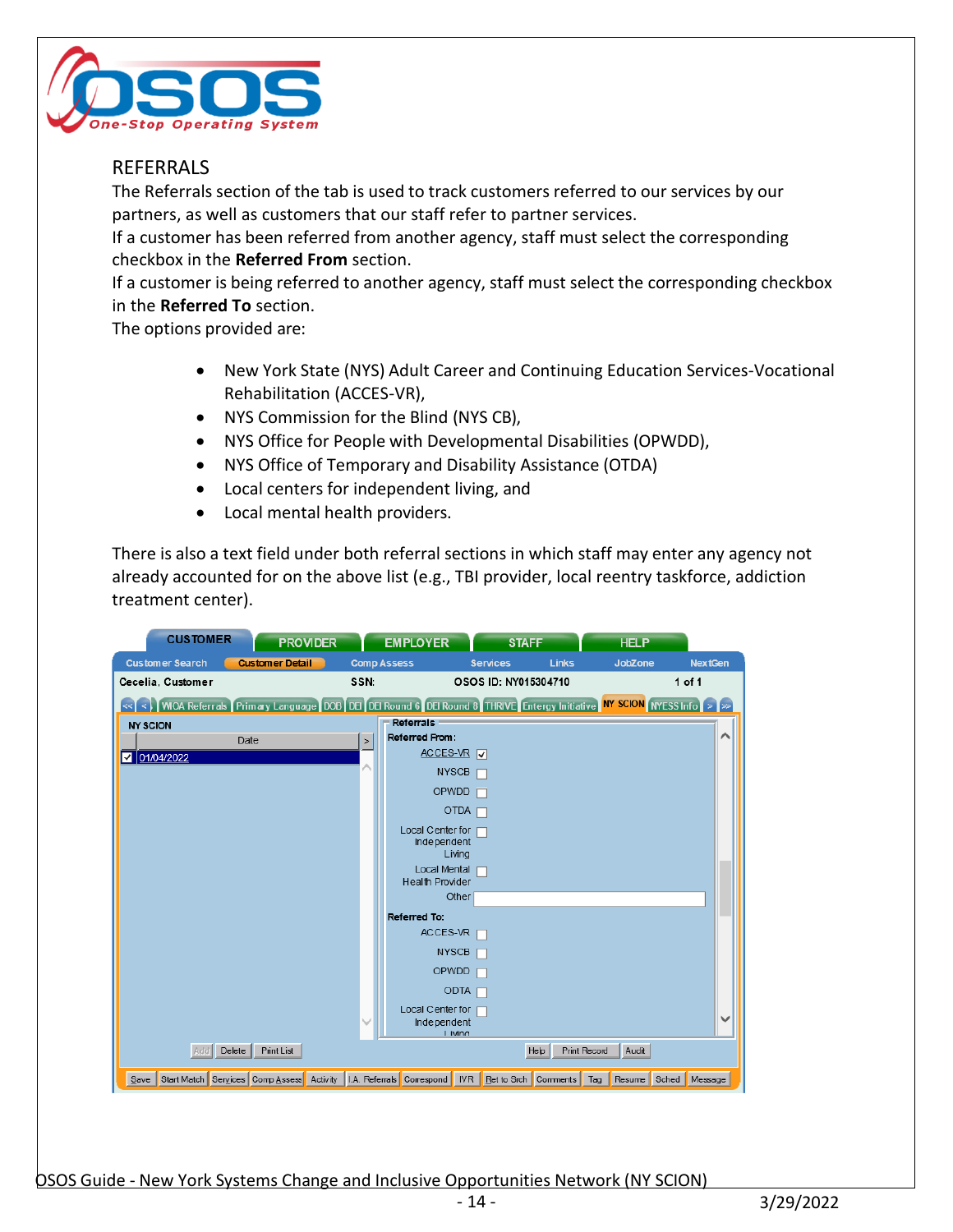

## <span id="page-15-0"></span>PUBLIC BENEFITS

In the **Public Benefits** section, information is recorded related to Social Security Disability Insurance (SSDI), Supplemental Disability Income (SSI), Medicare, and Medicaid, and participation in the Ticket to Work (TTW) program.

For each of the fields in this section, staff must select Yes or No from the drop-down. Definitions for these fields are below.



**Social Security Disability Insurance (SSDI)** pays monthly benefits to workers who are no longer able to work due to a significant illness or impairment that is expected to last at least a year or to result in death within a year. It is part of the Social Security program that also pays retirement benefits to the vast majority of older Americans. Benefits are based on the disabled worker's past earnings and are paid to the disabled worker and to his or her dependent family members. To be eligible, a disabled worker must have worked in jobs covered by Social Security. Individuals who are eligible for SSDI cash benefits are typically also eligible for Medicare.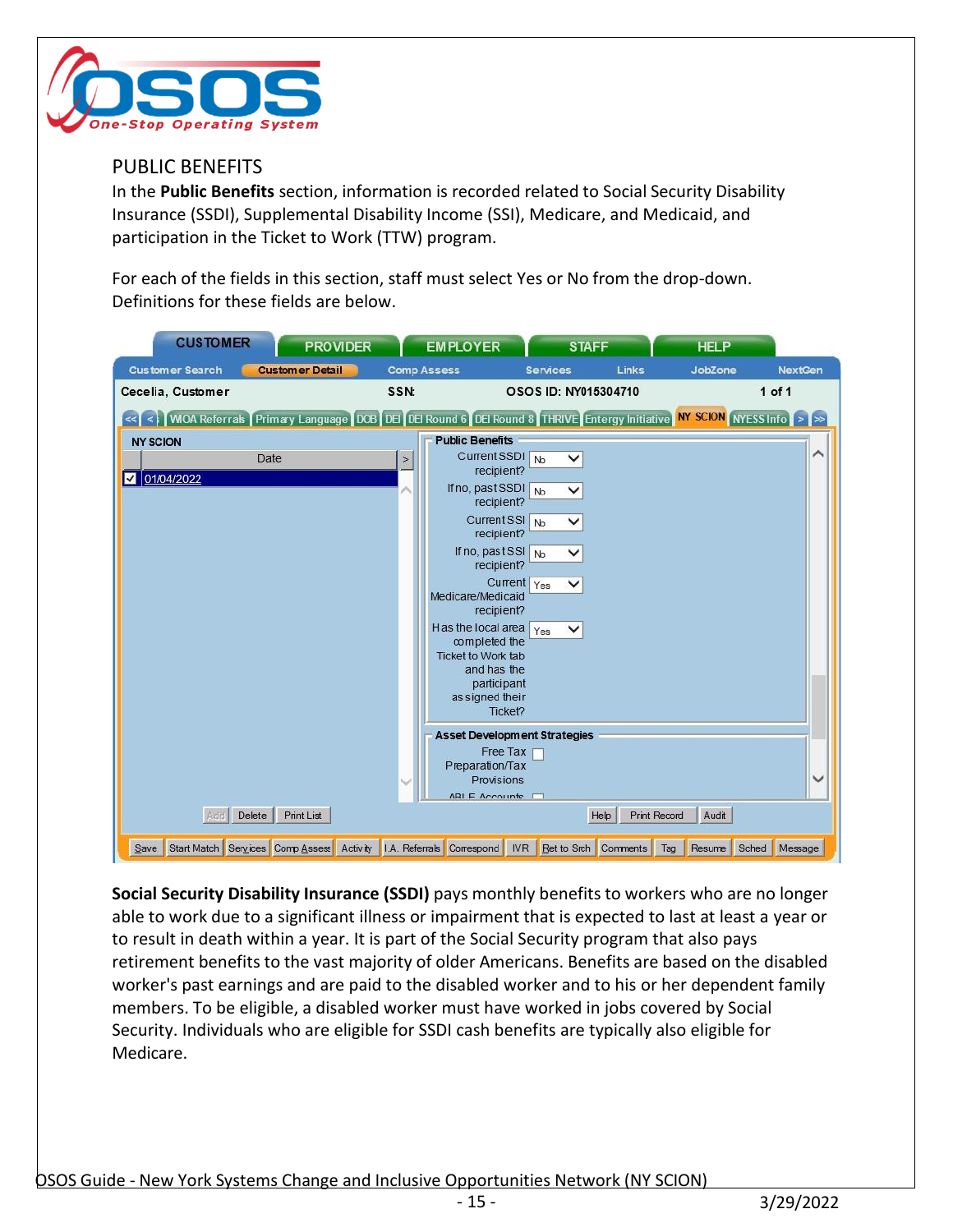

**Supplemental Security Income (SSI)** provides a cash payment to serve as a minimum level of income for people who have limited to no earned income and limited assets and are elderly or meet the Social Security Administration's (SSA) strict rules that define disability. Individuals who are eligible for SSI cash benefits are typically also eligible for Medicaid.

<span id="page-16-0"></span>**Ticket to Work** is a program that connects qualified individuals with free employment services designed to help them decide if work is the right answer; find a job and maintain a job. Everyone between the ages of 18 and 64 who receives Supplemental Security Income (SSI) benefits and/or Social Security Disability Insurance (SSDI) qualifies for participation in the Ticket to Work program. Ticket to Work is free and voluntary and gives participants access to career counseling, job placement, and vocational rehabilitation. For more information on Ticket to Work, see th[e New York Employment Services System Brochure.](https://nyess.ny.gov/docs/nyessbrochure.pdf)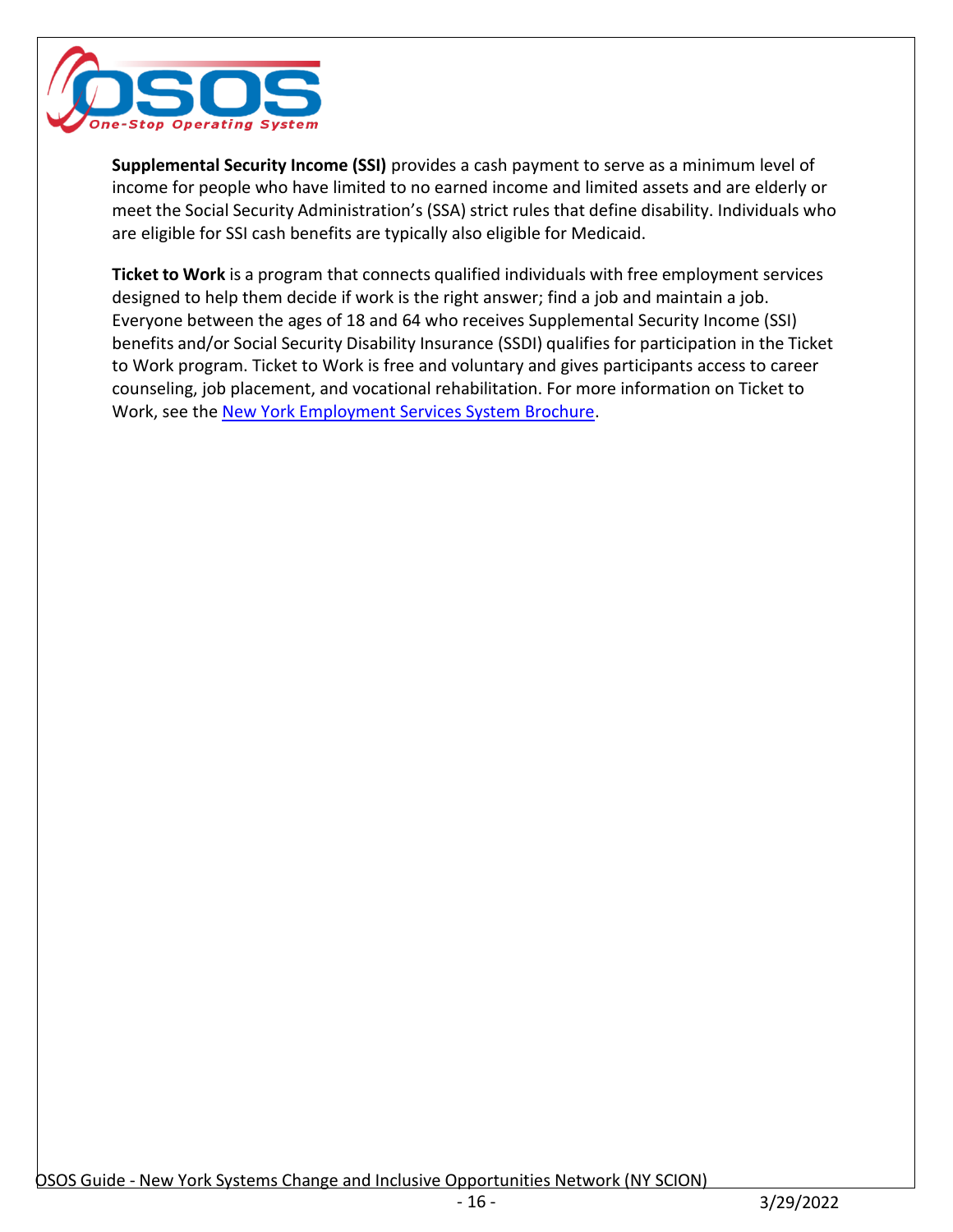

### <span id="page-17-0"></span>ASSET DEVELOPMENT STRATEGIES

In the Asset Development Strategies section, staff must click the checkboxes to indicate which strategies have been employed on behalf of the customer. Definitions of these strategies are below.

| <b>CUSTOMER</b>                                                                          | <b>PROVIDER</b>        | <b>EMPLOYER</b>                            | <b>STAFF</b>             | <b>HELP</b>                  |                |
|------------------------------------------------------------------------------------------|------------------------|--------------------------------------------|--------------------------|------------------------------|----------------|
| <b>Customer Search</b>                                                                   | <b>Customer Detail</b> | <b>Comp Assess</b>                         | Links<br><b>Services</b> | JobZone                      | <b>NextGen</b> |
| Cecelia, Customer                                                                        | SSN:                   |                                            | OSOS ID: NY015304710     |                              | $1$ of $1$     |
| WOA Referrals Primary Language DOB DEI DEI Round 6 DEI Round 8 THRIVE Entergy Initiative |                        |                                            |                          | NY SCION NYESS Info > >      |                |
| <b>NY SCION</b>                                                                          |                        | Medicare/Medicaid                          |                          |                              |                |
| Date                                                                                     | $\!>$                  | recipient?                                 |                          |                              | Λ              |
| 01/04/2022<br>ण                                                                          |                        | Has the local area<br>completed the        | Yes<br>$\checkmark$      |                              |                |
|                                                                                          |                        | <b>Ticket to Work tab</b>                  |                          |                              |                |
|                                                                                          |                        | and has the<br>participant                 |                          |                              |                |
|                                                                                          |                        | as signed their                            |                          |                              |                |
|                                                                                          |                        | Ticket?                                    |                          |                              |                |
|                                                                                          |                        | <b>Asset Development Strategies</b>        |                          |                              |                |
|                                                                                          |                        | Free Tax $\overline{y}$<br>Preparation/Tax |                          |                              |                |
|                                                                                          |                        | Provisions                                 |                          |                              |                |
|                                                                                          |                        | <b>ABLE Accounts</b>                       |                          |                              |                |
|                                                                                          |                        | Financial $\sqrt{}$<br>Literacy/Capability |                          |                              |                |
|                                                                                          |                        | Training                                   |                          |                              |                |
|                                                                                          |                        | Self Employment                            |                          |                              |                |
|                                                                                          |                        | Home-Ownership                             |                          |                              |                |
|                                                                                          |                        | Auto Purchase                              |                          |                              |                |
|                                                                                          |                        | Other                                      |                          |                              |                |
|                                                                                          |                        |                                            |                          |                              |                |
| Add<br>Delete                                                                            | <b>Print List</b>      |                                            | Help                     | Audit<br><b>Print Record</b> |                |
| Start Match Services Comp Assess Activity<br>Save                                        |                        | I.A. Referrals Correspond<br><b>IVR</b>    | Ret to Srch Comments     | Resume Sched<br>Tag          | Message        |

**Free Tax Preparation/Tax Provisions**: These programs, such as the Volunteer Income Tax Assistance (VITA) Program, Tax Counseling for the Elderly (TCE) Program, and other local programs assist people not only with filing their taxes, but taking advantage of important tax provisions, such as the Earned Income Tax Credit (EITC).

**ABLE Accounts:** The Achieving a Better Life Experience (ABLE) Act of 2014 allows states to create tax-advantaged savings programs for eligible people with disabilities (designated beneficiaries). Funds from these ABLE accounts can help designated beneficiaries pay for qualified disability expenses. Distributions are tax-free if used for qualified disability expenses. For more information, visit [www.ablenrc.org.](http://www.ablenrc.org/)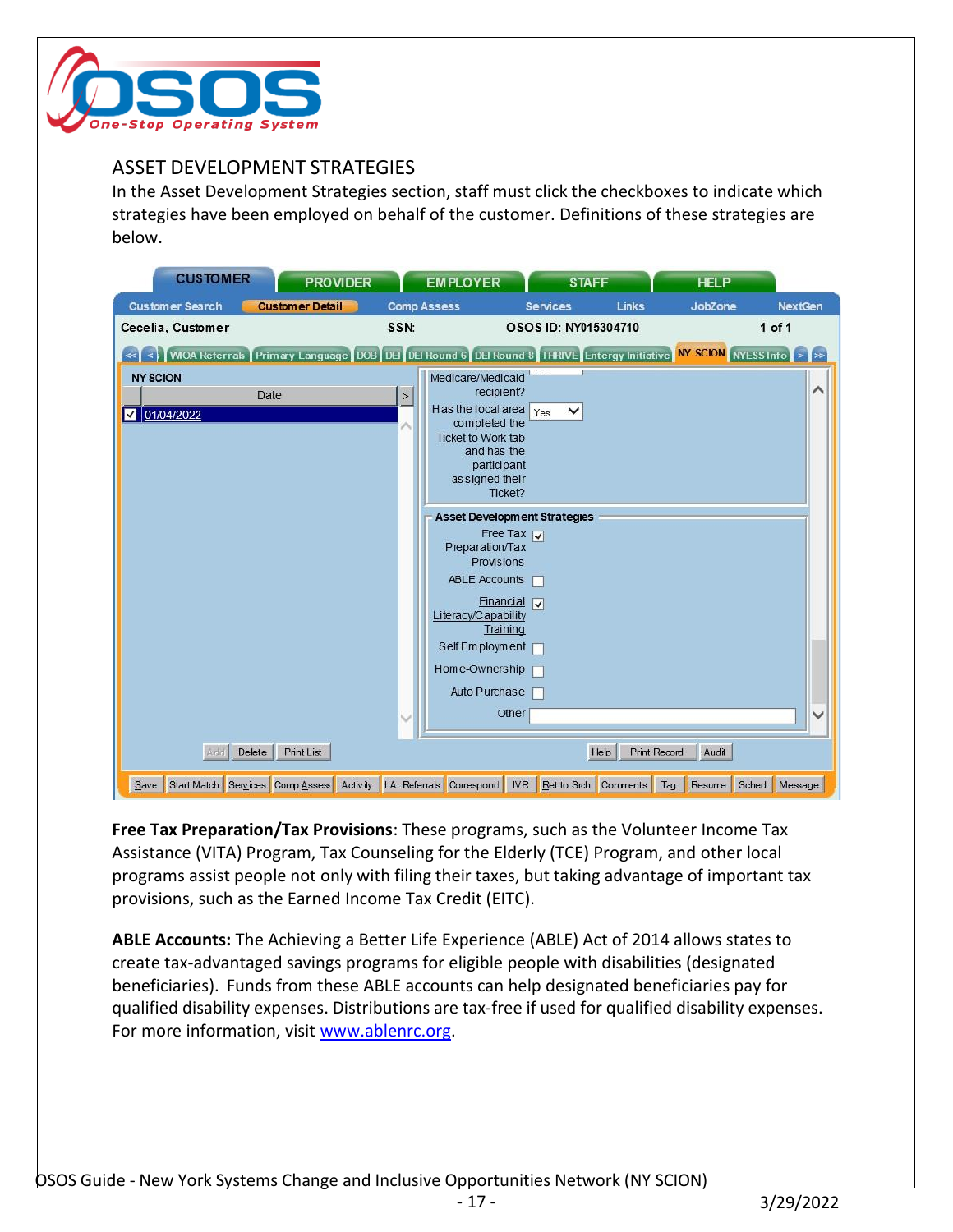

**Financial Literacy/Capability Training:** This could include, but should not be limited to, money management/budgeting, credit, debt management, risk management, investing, and retirement planning.

**Self-Employment:** This includes participation in entrepreneur training programs like the NYSDOL [Self Employment Assistance Program](https://dol.ny.gov/SEAP) (SEAP).

**Home-Ownership**: This includes first-time home buyer State of New York Mortgage Agency (SONYMA) programs through local banks/credit unions, saving through a Plan to [Achieve](https://choosework.ssa.gov/library/faq-plan-to-achieve-self-support) Self-[Support \(PASS\) o](https://choosework.ssa.gov/library/faq-plan-to-achieve-self-support)r ABLE account, and/or education or counseling programs related to the process of buying a home and paying for a mortgage.

**Auto Purchase:** This could include participation in a PASS plan, saving through an ABLE Account, securing an auto loan or lease.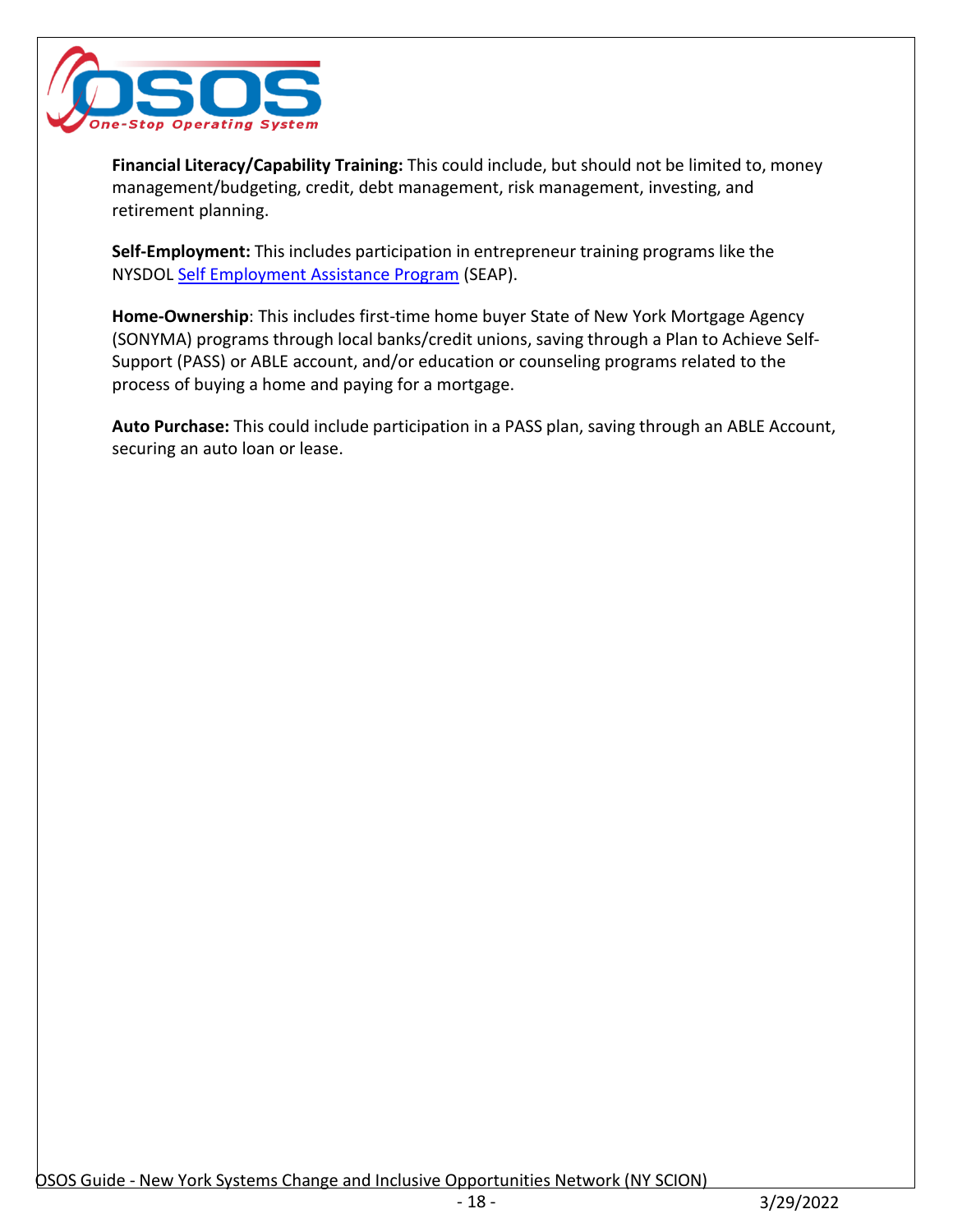

# <span id="page-19-0"></span>**DRC ROLE**

Disability Resource Coordinator activities include:

- Increasing the enrollment of youth and adults with disabilities including Social Security Beneficiaries and Individuals with Intellectual and/or Developmental Disabilities - in the Career Center system via outreach and recruitment activities
- Providing benefits advisement and work incentive counseling to Social Security Beneficiaries in their transition to work
- Promoting the Ticket to Work Program
- Formalizing the Integrated Resource Team serving their area
- Conducting outreach to businesses
- Placing youth and adults with disabilities in work experiences (i.e., internships, on the job training, summer work experiences, etc.)
- Placement and retention of youth and adults with disabilities in occupational skills training
- Placement and retention of youth and adults with disabilities in competitive, integrated employment

Additionally, activities that have occurred under previous Disability Employment Initiative projects will be scaled and expanded under NY SCION. These activities include:

- Career Expos that include "Meet the Employer" sessions where youth and adults explore career pathways in advanced manufacturing, healthcare, information technology and other in-demand industries
- Hiring events where youth and adult participants engage in interviews with business representatives, such as the "Reverse Career Fair" model
- Entrepreneurship, career readiness, and financial literacy training and workshops

Key partners supporting NY SCION include the NYS Education Department, NYS ACCES-VR, NYS Office of Children and Family Services, NYS Commission for the Blind, NYS Office of Temporary and Disability Assistance, NYS OPWDD, and community and non-profit partners across the state.